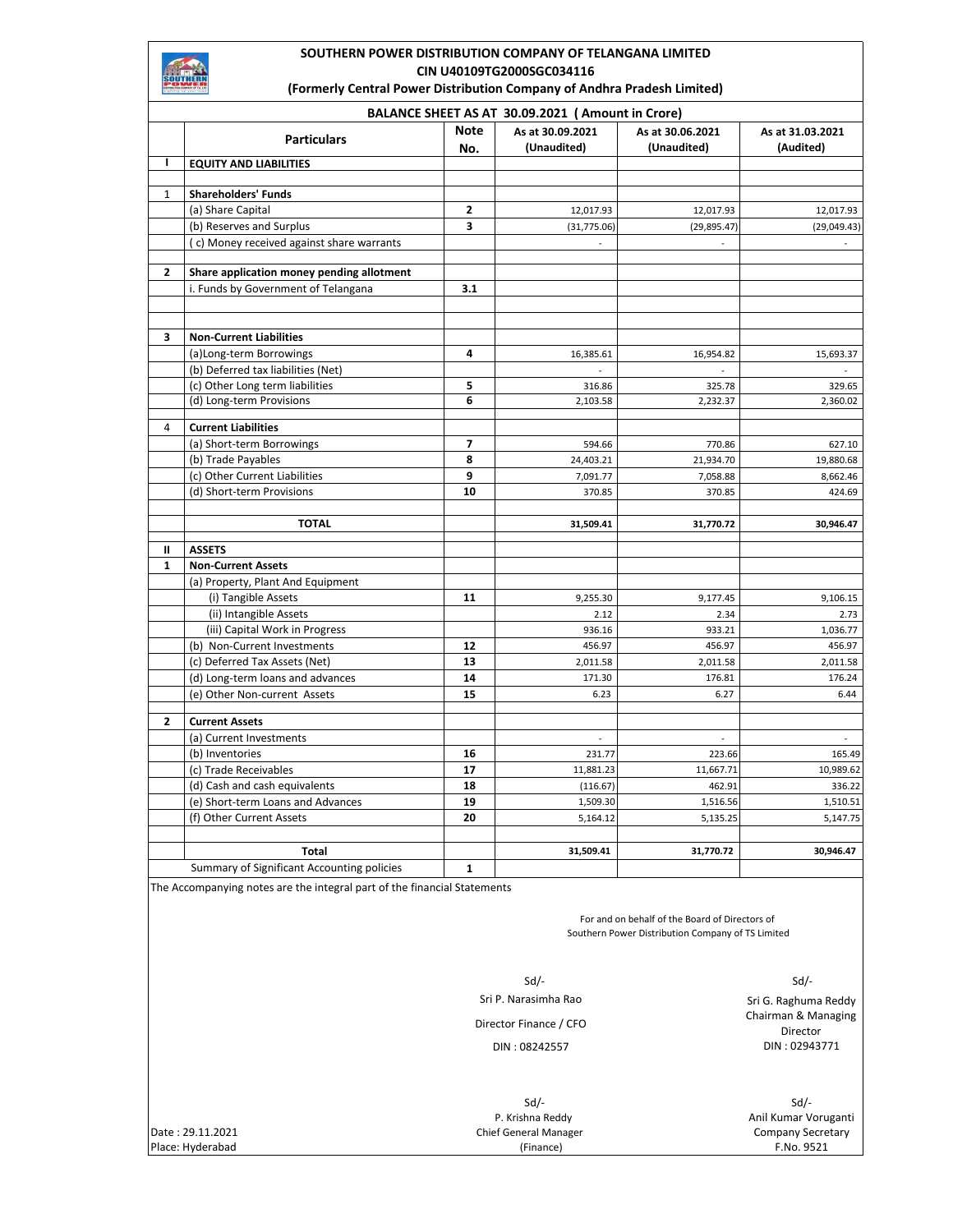# **SOUTHERN POWER DISTRIBUTION COMPANY OF TELANGANA LIMITED CIN U40109TG2000SGC034116**

**(Formerly Central Power Distribution Company of Andhra Pradesh Limited)** 

# **STATEMENT OF PROFIT & LOSS FOR THE SECOND QUARTER ENDED 30.09.2021 (Amount in Crore)**

|              | <b>Particulars</b>                                                         | <b>Note</b><br>No. | Q2 of 2021-22<br>(Unaudited) | <b>Cumulative for</b><br>2021-22 | 2020-21                  |
|--------------|----------------------------------------------------------------------------|--------------------|------------------------------|----------------------------------|--------------------------|
|              |                                                                            |                    | ₹                            | ₹                                | ₹                        |
| ı            | <b>Revenue from Operations</b>                                             | 21                 | 6,039.39                     | 12,356.00                        | 24,073.41                |
| $\mathbf{H}$ | Other Income                                                               | 22                 | 25.42                        | 58.86                            | 70.60                    |
| III          | <b>Total Revenue</b>                                                       |                    | 6,064.81                     | 12,414.86                        | 24,144.01                |
| IV           | Expenses                                                                   |                    |                              |                                  |                          |
|              | Power Purchase Expense                                                     | 23                 | 6,888.90                     | 12,930.45                        | 23,703.06                |
|              | Employee Benefit expense                                                   | 24                 | 456.68                       | 896.99                           | 2,240.77                 |
|              | Operation and Other Expenses                                               | 25                 | 61.04                        | 92.34                            | 288.49                   |
|              | <b>Finance Costs</b>                                                       | 26                 | 448.52                       | 1,015.99                         | 1,905.45                 |
|              | Depreciation and amortisation expense                                      | 11                 | 279.93                       | 553.02                           | 1,066.58                 |
|              | <b>Total Expenses</b>                                                      |                    | 8,135.07                     | 15,488.79                        | 29,204.35                |
| $\vee$       | Profit/(Loss) before exceptional & extraordinary items and<br>tax (III-IV) |                    | (2,070.26)                   | (3,073.93)                       | (5,060.34)               |
| VI           | <b>Exceptional Items</b>                                                   | 27                 | 8.00                         | 11.84                            | (437.74)                 |
| VII          | Profit/(Loss) before extraordinary items and tax (V-VI)                    |                    | (2,078.26)                   | (3,085.77)                       | (4,622.60)               |
| VIII         | <b>Extraordinary Items</b>                                                 |                    |                              |                                  |                          |
| IX           | Profit/(Loss) before tax (VII-VIII)                                        |                    | (2,078.26)                   | (3,085.77)                       | (4,622.60)               |
| X            | Tax Expense:                                                               |                    |                              |                                  |                          |
|              | (1) Current Tax                                                            |                    |                              |                                  |                          |
|              | (2) Deferred Tax                                                           |                    |                              |                                  | 376.64                   |
| XI           | Profit (Loss) for the period from continuing operations (IX-X)             |                    | (2,078.26)                   | (3,085.77)                       | (4, 245.96)              |
| XII          | Profit/(loss) from discontinuing operations                                |                    |                              |                                  |                          |
| XIII         | Tax expense of discontinuing operations                                    |                    | $\overline{\phantom{a}}$     | $\overline{\phantom{a}}$         | $\overline{\phantom{a}}$ |
| XIV          | Profit/(loss) from discontinuing operations (after tax) (XII-XIII)         |                    | ÷                            |                                  |                          |
| XV           | Profit /(Loss) for the period (XI+XIV)                                     |                    | (2,078.26)                   | (3,085.77)                       | (4, 245.96)              |
| XVI          | Earnings per equity share:                                                 |                    |                              |                                  |                          |
|              | (1) Basic                                                                  |                    | (1.73)                       | (2.57)                           | (3.53)                   |
|              | (2) Diluted                                                                |                    | (1.73)                       | (2.57)                           | (3.53)                   |
|              | Summary of Significant Accounting policies                                 | 1                  |                              |                                  |                          |

The Accompanying notes are the integral part of the financial Statements

For and on behalf of the Board of Directors of Southern Power Distribution Company of TS Limited

 $Sd$ - $Sd$ -DIN : 08242557 Sri P. Narasimha Rao Director Finance / CFO

Sri G. Raghuma Reddy Chairman & Managing Director DIN : 02943771

 $Sd$ - $Sd$ -Date : 29.11.2021 Company Secretary Chief General Manager Place: Hyderabad F.No. 9521 P. Krishna Reddy (Finance)

Anil Kumar Voruganti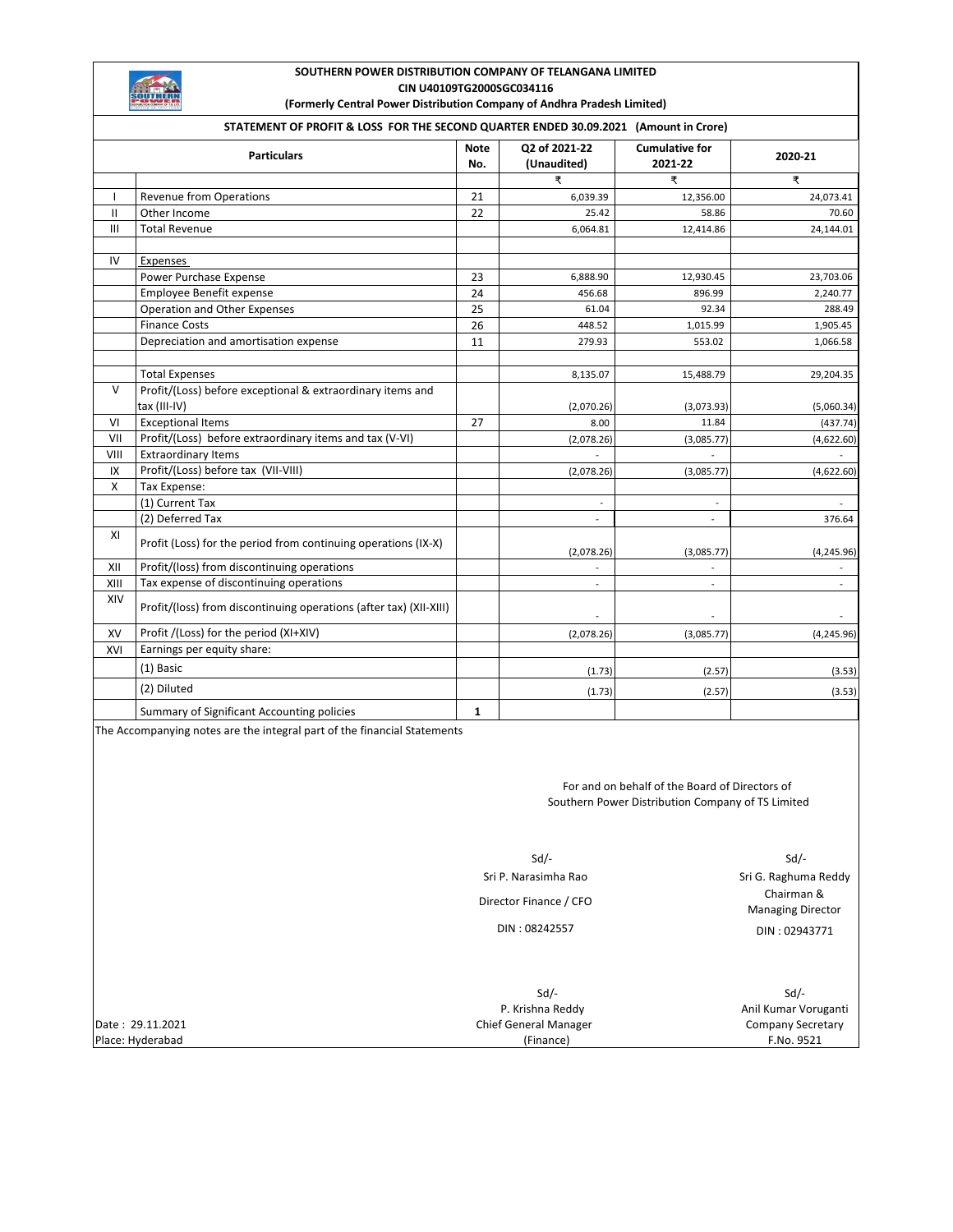# SOUTHERN

# **SOUTHERN POWER DISTRIBUTION COMPANY OF TELANGANA LIMITED CIN U40109TG2000SGC034116**

**(Formerly Central Power Distribution Company of Andhra Pradesh Limited)** 

| CASH FLOW STATEMENT FOR THE SECOND QUARTER ENDED 30TH SEPT, 2021                                                   |                                                                                                                                                                |                      | (Unaudited and Amount in Crore)                                                                     |                    |
|--------------------------------------------------------------------------------------------------------------------|----------------------------------------------------------------------------------------------------------------------------------------------------------------|----------------------|-----------------------------------------------------------------------------------------------------|--------------------|
| <b>Particulars</b>                                                                                                 | Period Ended 30th Sept, 2021                                                                                                                                   |                      | Period Ended 30th June, 2021                                                                        |                    |
| A. Cash flows from operating activities:                                                                           |                                                                                                                                                                |                      |                                                                                                     |                    |
| Net Profit before tax<br>Adjustments:                                                                              | (2,078.26)                                                                                                                                                     |                      | (1,007.51)                                                                                          |                    |
| Add: Depreciation                                                                                                  | 279.93                                                                                                                                                         |                      | 273.09                                                                                              |                    |
| Add: Interest on Long Term Borrowings                                                                              | 116.06                                                                                                                                                         |                      | 113.38                                                                                              |                    |
| Less: Interest on Investments                                                                                      | (5.62)                                                                                                                                                         |                      | (5.62)                                                                                              |                    |
| Add: Loss on Sale of Property Plant and Equipment                                                                  |                                                                                                                                                                |                      |                                                                                                     |                    |
| Add: Non Cash Expenditure                                                                                          |                                                                                                                                                                |                      |                                                                                                     |                    |
| Less: Withdrawal of Depreciation on Consumer Contributed Assets<br>Operating profit before working capital changes |                                                                                                                                                                |                      | (626.66)                                                                                            |                    |
| <b>Changes in Working Capital</b>                                                                                  | (1,687.89)                                                                                                                                                     |                      |                                                                                                     |                    |
| Increase/(Decrease) in Non-Current Liabilities                                                                     |                                                                                                                                                                |                      |                                                                                                     |                    |
| <b>Other Long Term Liabilities</b>                                                                                 | (3.84)                                                                                                                                                         |                      | (3.25)                                                                                              |                    |
| Long Term Provisions                                                                                               | (128.79)                                                                                                                                                       |                      | (127.65)                                                                                            |                    |
| (Increase)/Decrease in Non-Current Assets                                                                          |                                                                                                                                                                |                      |                                                                                                     |                    |
| Long-tem Loans & Advances                                                                                          | 1.89                                                                                                                                                           |                      | 1.38                                                                                                |                    |
| Other Non-current Assets                                                                                           | 0.04                                                                                                                                                           |                      | 0.17                                                                                                |                    |
| Increase/(Decrease) in Current Liabilities                                                                         |                                                                                                                                                                |                      |                                                                                                     |                    |
| <b>Short Term Borrowings</b><br><b>Trade Payables</b>                                                              | (176.20)<br>2,468.51                                                                                                                                           |                      | 143.76<br>2,054.02                                                                                  |                    |
| <b>Other Current Liabilities</b>                                                                                   | 32.89                                                                                                                                                          |                      | (1,603.58)                                                                                          |                    |
| <b>Short Term Provisions</b>                                                                                       |                                                                                                                                                                |                      | (53.84)                                                                                             |                    |
| Increase/(Decrease) in Employee Liability                                                                          |                                                                                                                                                                |                      |                                                                                                     |                    |
| (Increase)/Decrease in Current Assets                                                                              |                                                                                                                                                                |                      |                                                                                                     |                    |
| Inventories                                                                                                        | (8.11)                                                                                                                                                         |                      | (58.17)                                                                                             |                    |
| <b>Trade Receivables</b>                                                                                           | (213.52)                                                                                                                                                       |                      | (678.09)                                                                                            |                    |
| Short-term Loans & Advances                                                                                        | 7.26                                                                                                                                                           |                      | (6.05)                                                                                              |                    |
| <b>Other Current Assets</b>                                                                                        | (28.87)                                                                                                                                                        |                      | 12.50                                                                                               |                    |
| Cash generated from operations                                                                                     | 263.37                                                                                                                                                         | 263.37               | (945.46)                                                                                            |                    |
| <b>Net Cash flow from Operating Activities</b><br>B. Cash flows from investing activities:                         |                                                                                                                                                                |                      |                                                                                                     | (945.46)           |
| Purchases/Investments of Property Plant and Equipment                                                              | (357.56)                                                                                                                                                       |                      | (344.00)                                                                                            |                    |
| Purchases/Investments in Capital Work in Progress                                                                  | (2.95)                                                                                                                                                         |                      | 103.56                                                                                              |                    |
| (Purchase of Investments)/Redemption                                                                               |                                                                                                                                                                |                      |                                                                                                     |                    |
| Interest on Investments                                                                                            | 5.62                                                                                                                                                           |                      | 5.62                                                                                                |                    |
| <b>Investment in Capital Advances</b>                                                                              | 3.62                                                                                                                                                           |                      | (1.95)                                                                                              |                    |
| Increase in Other Long Term Liabilities                                                                            | (2.73)                                                                                                                                                         |                      | (0.16)                                                                                              |                    |
| Net cash flow from investing activities                                                                            |                                                                                                                                                                | (354.00)             |                                                                                                     | (236.93)           |
| C. Cash flows from financing activities:                                                                           |                                                                                                                                                                |                      |                                                                                                     |                    |
| <b>Consumer Contributions Received</b><br>Increase (Decrease) in Long Term Borrowings                              | 198.34<br>(569.21)                                                                                                                                             |                      | 160.49<br>1,261.45                                                                                  |                    |
| Interest paid on Long Term Borrowings                                                                              | (116.06)                                                                                                                                                       |                      | (113.38)                                                                                            |                    |
| Increase in Contingency Reserve                                                                                    | 0.33                                                                                                                                                           |                      | 0.98                                                                                                |                    |
| Increase in GIS Saving Fund                                                                                        | 0.04                                                                                                                                                           |                      | (0.07)                                                                                              |                    |
| Increase in Self Funding Medical Scheme                                                                            | (2.39)                                                                                                                                                         |                      | (0.38)                                                                                              |                    |
| Funds received in UDAY Scheme                                                                                      |                                                                                                                                                                |                      |                                                                                                     |                    |
| Investment by Government of Telangana in DISCOM's                                                                  |                                                                                                                                                                |                      |                                                                                                     |                    |
| Decrease (Increase )in Surplus /retained Earnings                                                                  |                                                                                                                                                                |                      |                                                                                                     |                    |
| Decrease in Surplus /retained Earnings                                                                             |                                                                                                                                                                |                      |                                                                                                     |                    |
| Net cash flow from financing activities<br>Net Increase/ (Decrease) in cash and cash equivalents during the period |                                                                                                                                                                | (488.95)<br>(579.58) |                                                                                                     | 1,309.08<br>126.69 |
| Cash and cash equivalents at the beginning of the period                                                           |                                                                                                                                                                | 462.91               |                                                                                                     | 336.22             |
| Cash and cash equivalents at the end of the period                                                                 |                                                                                                                                                                | (116.67)             |                                                                                                     | 462.91             |
|                                                                                                                    |                                                                                                                                                                |                      | For and on behalf of the Board of Directors of<br>Southern Power Distribution Company of TS Limited |                    |
|                                                                                                                    | $Sd$ /-<br>$Sd$ /-<br>Sri P. Narasimha Rao<br>Sri G. Raghuma Reddy<br>Director Finance / CFO<br>Chairman & Managing Director<br>DIN: 02943771<br>DIN: 08242557 |                      |                                                                                                     |                    |
| Date: 29.11.2021<br>Place: Hyderabad                                                                               | $Sd$ /-<br>P. Krishna Reddy<br><b>Chief General Manager</b><br>(Finance)                                                                                       |                      | $Sd$ /-<br>Anil Kumar Voruganti<br><b>Company Secretary</b><br>F.No. 9521                           |                    |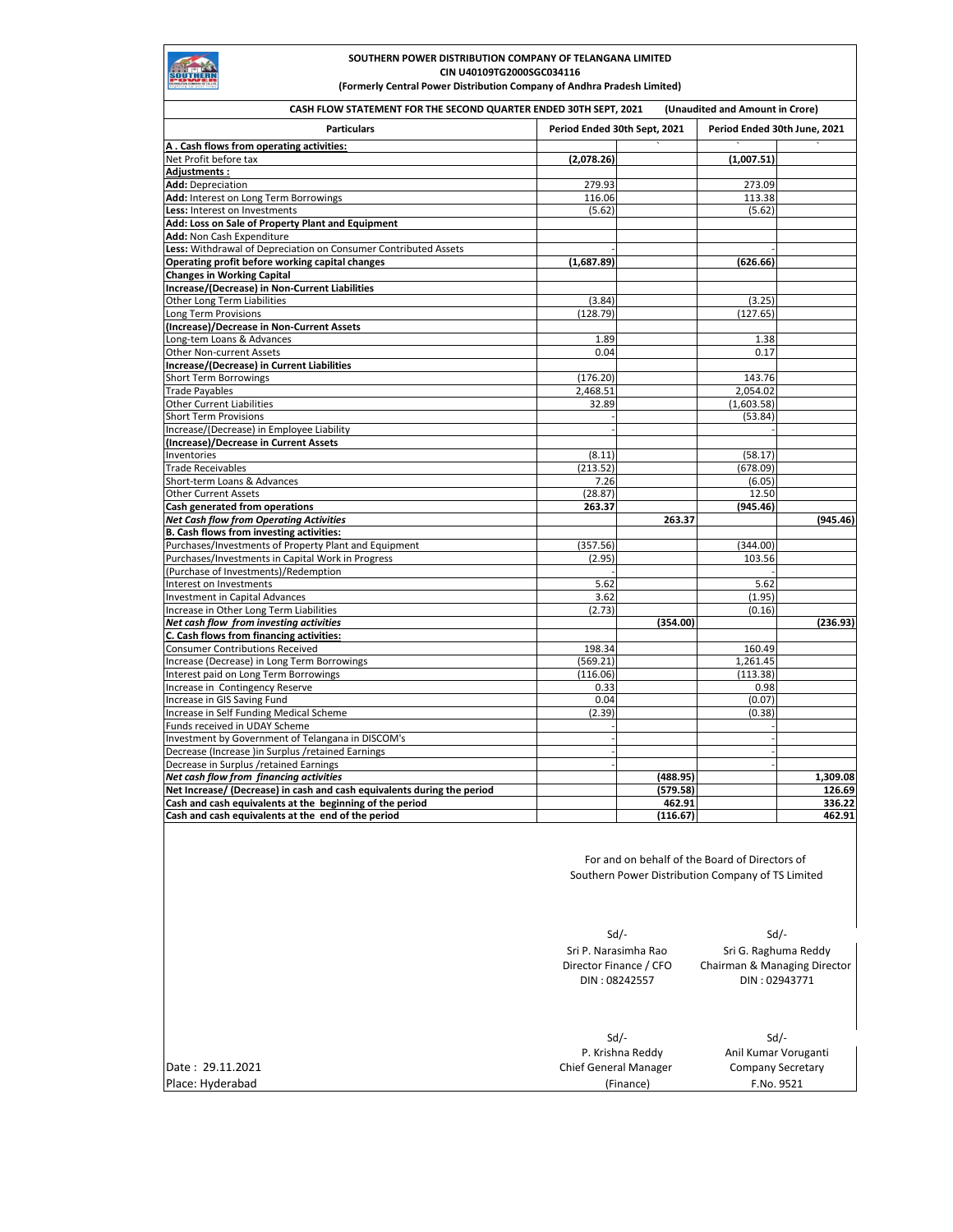| Notes to Financial Statements for the period ended 30th September, 2021                                                                                                                                                                                                                                                                                                                                                                                                                                                                                                                                                                                                                                                            |
|------------------------------------------------------------------------------------------------------------------------------------------------------------------------------------------------------------------------------------------------------------------------------------------------------------------------------------------------------------------------------------------------------------------------------------------------------------------------------------------------------------------------------------------------------------------------------------------------------------------------------------------------------------------------------------------------------------------------------------|
| <b>Company Overview</b>                                                                                                                                                                                                                                                                                                                                                                                                                                                                                                                                                                                                                                                                                                            |
| Southern Power Distribution Company of Telangana Limited (Formerly Central Power Distribution Company<br>of Andhra Pradesh Limited)[The Company] was incorporated under the Companies Act ,1956 as a public<br>limited company under the second transfer scheme notified by the Government of Andhra Pradesh (GoAP)<br>(vide G.O.Ms.No.35, Energy (Power-II) dated 31-03-2000), 30-03-2000 to carry on the business of distribution<br>and retail supply of power in the geographical spread of districts in Telangana and commenced commercial<br>operations from 01-04-2000. Company is a government company as defined under section 2(45) of the<br>Companies Act, 2013 and company is not listed under in any stock exchange. |
| During the Financial year 2014-15, State of Andhra Pradesh was bifurcated as States of Telangana and residual<br>State of Andhra Pradesh. Vide AP Reorganisation Act, 2014 [APR Act] w.e.f. 02.06.2014. In terms of Schedule<br>XII to the APR Act, two operating business circles of the Company, namely, Ananthpur and Kurnool, were de-<br>merged and Assets and Liabilities were transferred in terms of GO Ms. No.24 Dt. 29.05.2014 issued by<br>Government of Andhra Pradesh.                                                                                                                                                                                                                                                |
| <b>Significant accounting policies</b>                                                                                                                                                                                                                                                                                                                                                                                                                                                                                                                                                                                                                                                                                             |
| 1.1 Basis of preparation<br>The financial statements are prepared under the historical cost convention on accrual basis, in accordance<br>with Indian Generally Accepted Accounting Principles ("GAAP") and mandatory accounting standards<br>specified under Section 133 of the Companies Act, 2013, read with Rule 7 of the Companies (Accounts) Rules,<br>2014. Accounting policies have been consistently applied except where a newly issued accounting standard, if<br>initially adopted or a revision to an existing accounting standard requires a change in the accounting policy<br>hitherto is use. Management evaluates all recently issued or revised accounting standards on an ongoing<br>basis.                    |
| 1.2 Use of estimates                                                                                                                                                                                                                                                                                                                                                                                                                                                                                                                                                                                                                                                                                                               |
| In preparation of the financial statements in conformity with GAAP, the Company is required to make<br>judgments, estimates and assumptions about the carrying amount of assets and liabilities that are not readily<br>apparent from other sources. The estimates and the associated assumptions are based on historical<br>experience and other factors that are considered to be relevant. Actual results may differ from these<br>estimates.                                                                                                                                                                                                                                                                                   |
| The estimates and the underlying assumptions are reviewed on an ongoing basis. Revisions to accounting<br>estimates are recognised in the period in which the estimate is revised and future periods affected. Significant<br>judgments and estimates about the carrying amount of assets and liabilities include useful lives of tangible<br>and intangible assets, impairment of tangible assets, intangible assets including goodwill, investments,<br>contract costs to be incurred to complete contracts, provision for doubtful debts, employee benefits and<br>other provisions and recoverability of deferred tax assets.                                                                                                  |
| 1.3 Cash flow statement                                                                                                                                                                                                                                                                                                                                                                                                                                                                                                                                                                                                                                                                                                            |
| Cash flows are reported using the indirect method, whereby profit/ (loss) before extraordinary items and tax<br>is adjusted for the effects of transactions of non-cash nature and any deferrals of accruals of past of future<br>cash receipts of payment. The cash flows from operating, investing and financing activities of the company<br>are segregated based on the available information.                                                                                                                                                                                                                                                                                                                                 |
|                                                                                                                                                                                                                                                                                                                                                                                                                                                                                                                                                                                                                                                                                                                                    |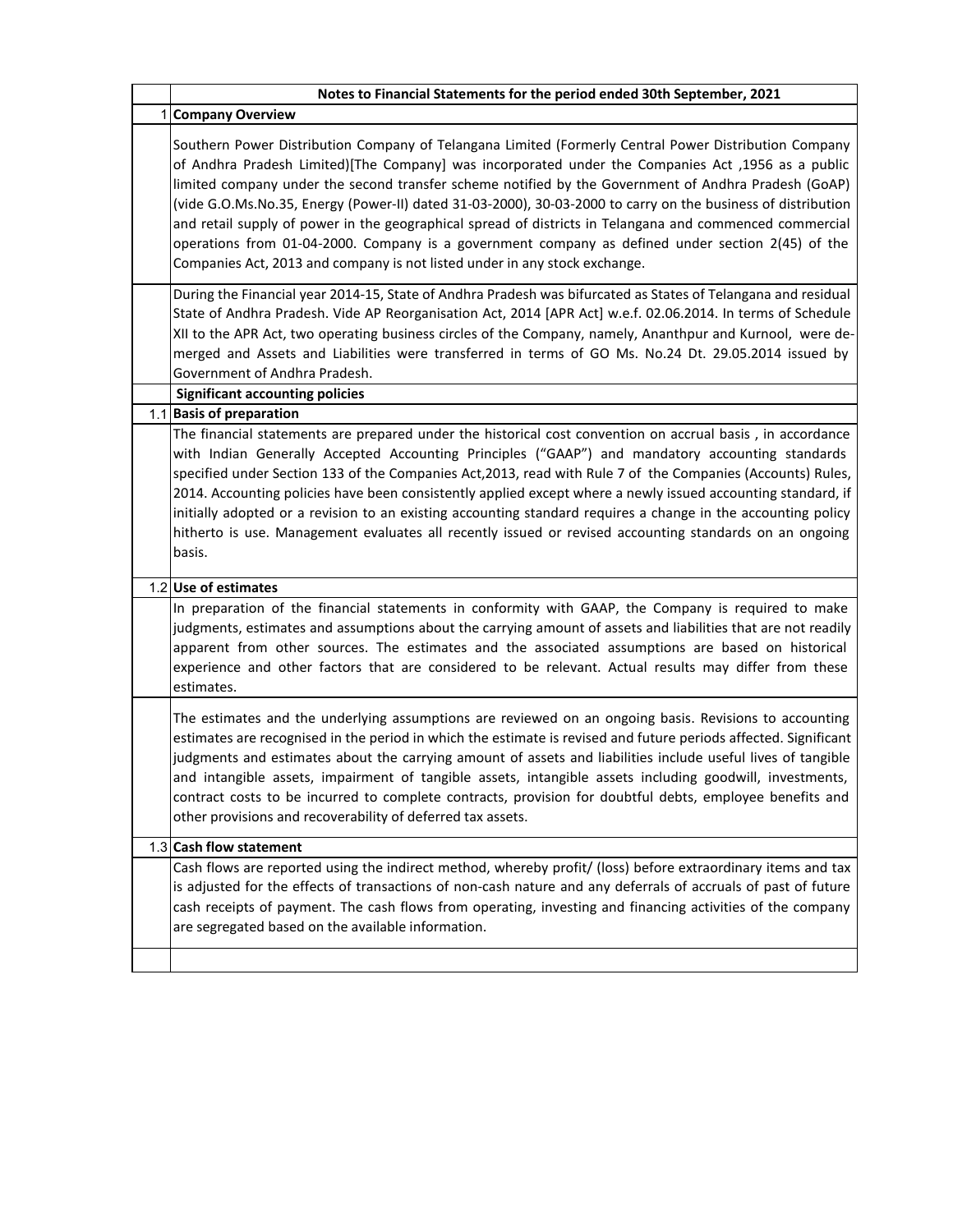| Notes to Financial Statements for the period ended 30th September, 2021                                          |
|------------------------------------------------------------------------------------------------------------------|
| 1.4 Revenue recognition                                                                                          |
| a)Sale of Power:                                                                                                 |
| i) Revenue from Sale of Power is accounted for based on demand raised on consumers. Tariff rates for sale of     |
| power are as per Tariff Order of The Telangana Electricity Regulatory Commission as approved for the             |
| reporting period.                                                                                                |
| ii) Unbilled Revenue is recognised in the books of accounts on 'actual basis', considering the events occurring  |
| after balance sheet date.                                                                                        |
| iii) Bills raised for theft of energy, whether on a consumer or an outsider are not recognized in full until the |
| final assessment order is received from the competent authority of the Company. The amount received              |
| against initial assessment is treated as "Other Deposits".                                                       |
| iv) Sale of Power under open access mechanism is entered into by TSPCC on behalf of the company in terms         |
| of SWAP arrangements with other traders/developers. The terms of SWAP transactions are to get back/return        |
| the power @ 105% of the power lent/borrowed.                                                                     |
| b) Other Income                                                                                                  |
| i) Miscellaneous receipts are accounted on accrual basis.                                                        |
| (ii) Recoveries whether from employees or outsiders are accounted as and when collected.                         |
| liii)Interest accrued on long term investment during the reporting period is credited to 'Contingency Reserve'.  |

| 1.5 Property, Plant And Equipment                                                                                                                                                                                                                                                                                                                                                                                                                                                                                                                                                           |
|---------------------------------------------------------------------------------------------------------------------------------------------------------------------------------------------------------------------------------------------------------------------------------------------------------------------------------------------------------------------------------------------------------------------------------------------------------------------------------------------------------------------------------------------------------------------------------------------|
| a) Tangible Assets                                                                                                                                                                                                                                                                                                                                                                                                                                                                                                                                                                          |
| Property, Plant And Equipment of the Company are stated in the books of accounts and disclosed in annual<br>accounts at Historical Cost, which includes incidental cost related to acquisition and installation less<br>accumulated depreciation. Borrowing costs during the period of construction/installation is added to the cost<br>of the eligible Qualifying assets. And specific useful lives have been adopted for significant components of<br>fixed assets for computation of depreciation. Lands which are received in the form of gifts were accounted at<br>stamp duty value. |
| b) Intangible Assets                                                                                                                                                                                                                                                                                                                                                                                                                                                                                                                                                                        |
| Intangible assets are stated at cost less accumulated amortization and net of impairments, if any. An<br>intangible asset is recognised if it is probable that the expected future economic benefits that are attributable<br>to the asset will flow to the Company and its cost can be measured reliably. Intangible assets having finite<br>useful lives are amortised on a straight-line basis over their estimated useful lives.                                                                                                                                                        |
| c) Capital work in progress                                                                                                                                                                                                                                                                                                                                                                                                                                                                                                                                                                 |
| Fixed asset under construction, advance paid towards acquisition and cost of asset not put to use before the<br>year end, are disclosed as capital work in progress, which further includes                                                                                                                                                                                                                                                                                                                                                                                                 |
| Ten percent of the Cost of Capital Works capitalized to Capital Works towards Employee Cost and<br>Administration & General Expenses (8.5% on Employees cost and 1.5% on Administration & General<br>Expenses), as the Operation Circles are executing both Capital Works and Operation & Maintenance Works<br>and it is not practicable to maintain records to identify the man hours spent by the staff on Capital Works.                                                                                                                                                                 |
| Interest relating to construction period is calculated based on the average interest rate of loans drawn<br>$\bullet$<br>under a Scheme and capitalized. The interest is calculated from the date of expenditure incurred on<br>respective Work Orders of the Scheme.                                                                                                                                                                                                                                                                                                                       |
|                                                                                                                                                                                                                                                                                                                                                                                                                                                                                                                                                                                             |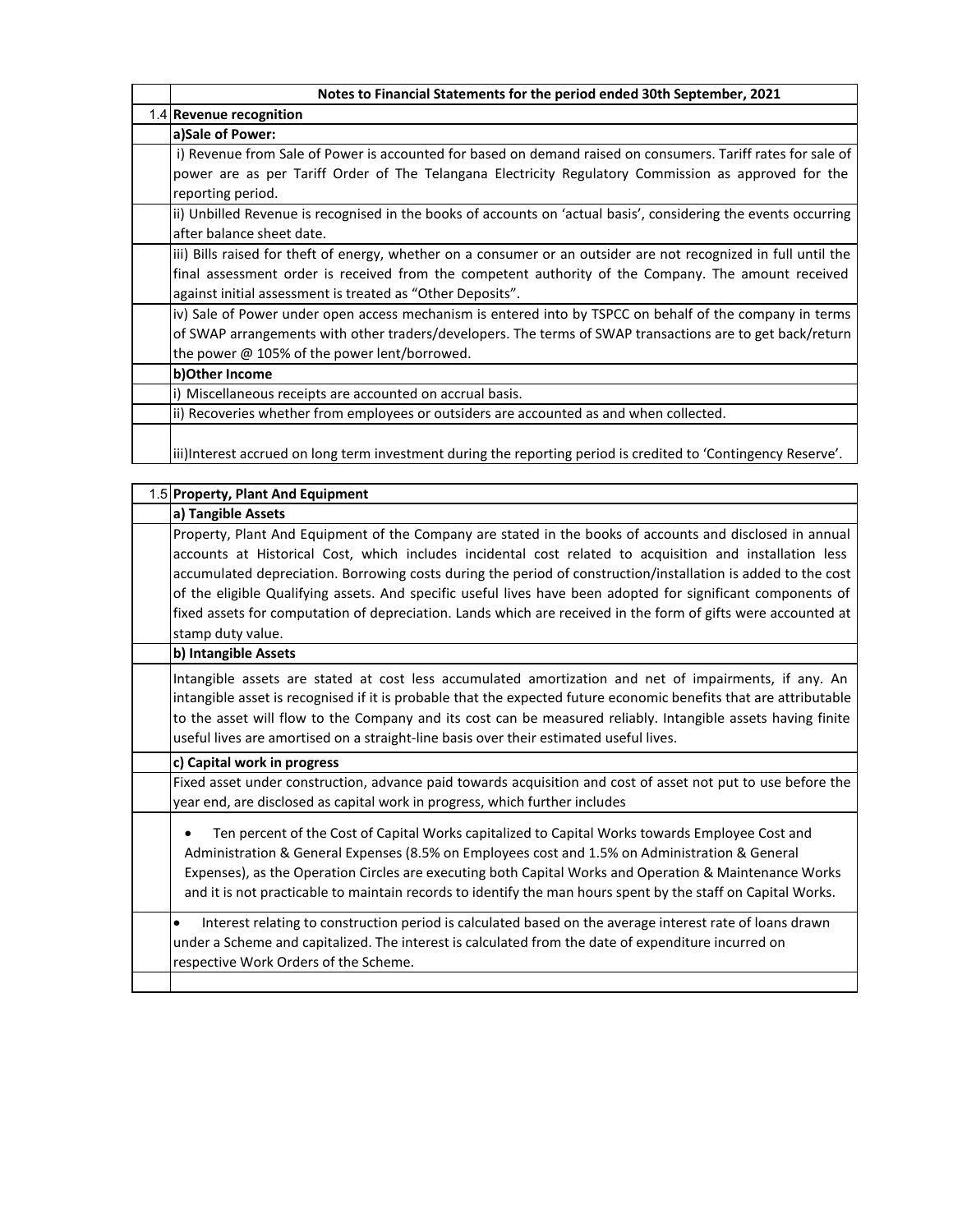| 1.6 Depreciation<br>a) Depreciation on Property Plant and Equipment is provided under the 'Straight Line Method' up to 90% of<br>the original cost of assets, at the rates notified by the Ministry of Power, Government of India vide |
|----------------------------------------------------------------------------------------------------------------------------------------------------------------------------------------------------------------------------------------|
|                                                                                                                                                                                                                                        |
| Notification No. S.O.266 (E) dated 29th March, 1994. In view of this the management opined that Schedule II<br>to the Companies Act, 2013 is not mandatorily applicable to the Company.                                                |
| b) Depreciation is calculated from the date of capitalization or procurement of the asset.                                                                                                                                             |
| c) With respect to the following Assets the rates applied during the previous reporting period ,as per MoP are<br>different from rates prescribed under Schedule II of Companies Act, 2013.                                            |
| Description of Asset and Rates of Depreciation as per MoP                                                                                                                                                                              |
| <b>Buildings and Other Civil Works</b><br>3.02%                                                                                                                                                                                        |
| <b>Capacitor Banks</b><br>5.27%                                                                                                                                                                                                        |
| Plant & Machinery and Lines, Cables & Network<br>7.84%                                                                                                                                                                                 |
| <b>Material Handling Equipments</b><br>7.84%                                                                                                                                                                                           |
| Meters / Meter Equipments<br>12.77%                                                                                                                                                                                                    |
| 12.77%<br><b>Office Equipments and Air Conditioners</b>                                                                                                                                                                                |
| <b>Furniture &amp; Fixtures</b><br>12.77%                                                                                                                                                                                              |
| <b>Computers and IT Equipments</b><br>12.77%                                                                                                                                                                                           |
| Vehicle - Car / Jeep / Scooter / Motor Cycle<br>33.40%                                                                                                                                                                                 |
| 33.40%<br>Vehicle - Lorry / Truck                                                                                                                                                                                                      |
| <b>Battery Chargers</b><br>33.40%                                                                                                                                                                                                      |
| Management has not carried out an assessment of effective rates as per Schedule-II to the Companies Act,<br>2013 and thus such information is not furnished for the reporting period.                                                  |
|                                                                                                                                                                                                                                        |

| 1.7 Impairment                                                                                                                                                                                                                  |
|---------------------------------------------------------------------------------------------------------------------------------------------------------------------------------------------------------------------------------|
| Property Plant and Equipment are reviewed for impairment whenever events or changes in circumstances                                                                                                                            |
| indicate that their carrying amount may not be recoverable.                                                                                                                                                                     |
| An impairment loss is recognised in the Statement of Profit and Loss if the carrying amount of an asset<br>exceeds its recoverable amount. Recoverable amount is the higher of an asset's net selling price or value in<br>use. |
| An impairment loss recognised on asset will be reversed when the conditions warranting impairment<br>provision no longer exists.                                                                                                |
|                                                                                                                                                                                                                                 |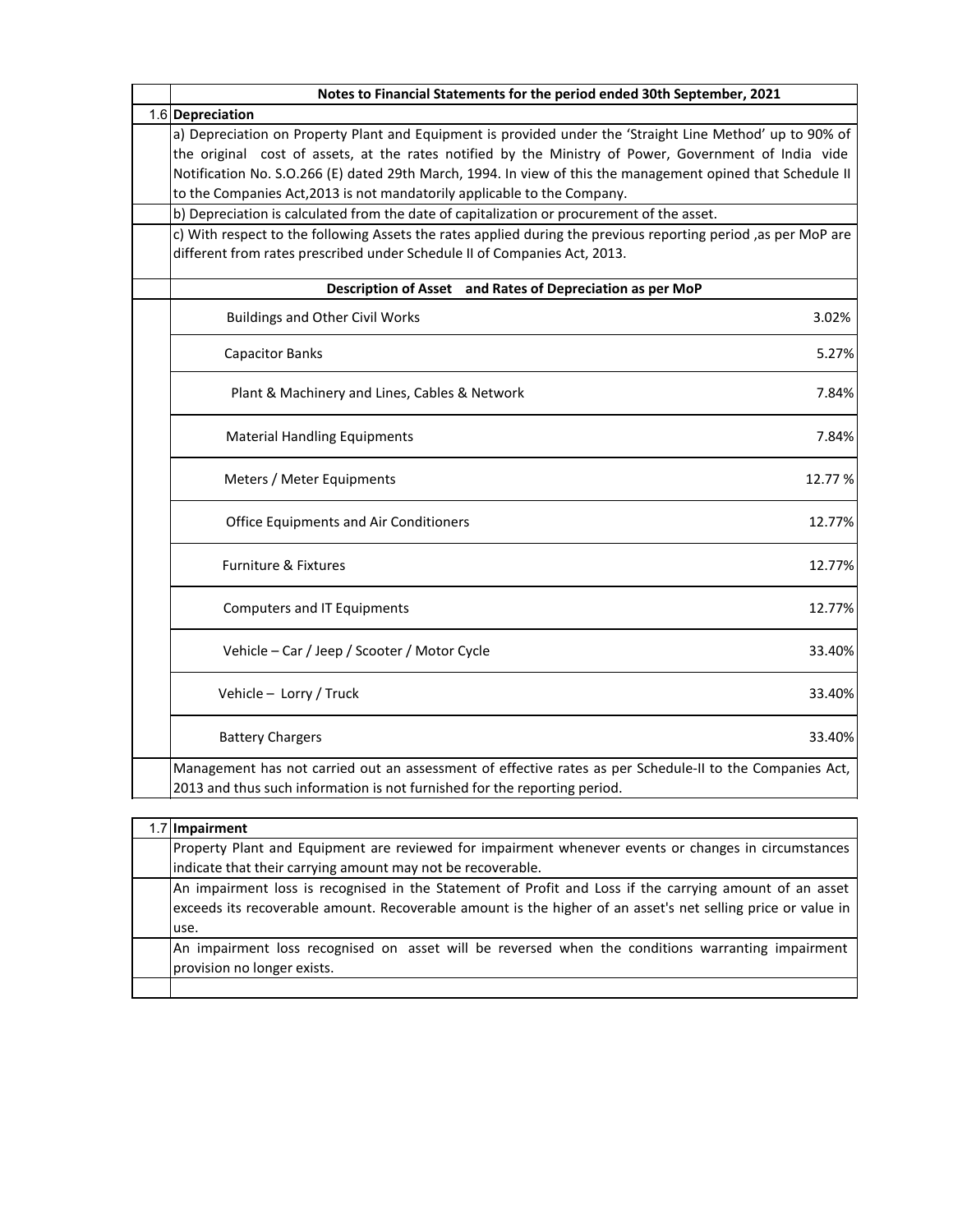| Notes to Financial Statements for the period ended 30th September, 2021                                                                                                                                                                                                                                                                                                                                                                                                                                                                                                                                                                                                                                                                                                                                                                                                                                                                            |
|----------------------------------------------------------------------------------------------------------------------------------------------------------------------------------------------------------------------------------------------------------------------------------------------------------------------------------------------------------------------------------------------------------------------------------------------------------------------------------------------------------------------------------------------------------------------------------------------------------------------------------------------------------------------------------------------------------------------------------------------------------------------------------------------------------------------------------------------------------------------------------------------------------------------------------------------------|
| 1.8 Consumers contributions, grants and subsidies                                                                                                                                                                                                                                                                                                                                                                                                                                                                                                                                                                                                                                                                                                                                                                                                                                                                                                  |
| Consumer contributions are collected as per Tariff Order for the year towards Deposit works .These are                                                                                                                                                                                                                                                                                                                                                                                                                                                                                                                                                                                                                                                                                                                                                                                                                                             |
| recognized in the Statement of Profit or Loss by allocating them over the periods and in proportion in which                                                                                                                                                                                                                                                                                                                                                                                                                                                                                                                                                                                                                                                                                                                                                                                                                                       |
| depreciation on assets concerned is charged.                                                                                                                                                                                                                                                                                                                                                                                                                                                                                                                                                                                                                                                                                                                                                                                                                                                                                                       |
| Grants and subsidies received from State Government towards expensive power purchase and other<br>government sponsored schemes are recognized in the Statement of Profit or Loss on accrual basis.                                                                                                                                                                                                                                                                                                                                                                                                                                                                                                                                                                                                                                                                                                                                                 |
| 1.9 Investments                                                                                                                                                                                                                                                                                                                                                                                                                                                                                                                                                                                                                                                                                                                                                                                                                                                                                                                                    |
| Investments are classified as long term based on intent of the management at the time of acquisition. Long<br>term investments are stated at cost and provision is made to recognize any decline, other than temporary, in<br>the value of the investments.                                                                                                                                                                                                                                                                                                                                                                                                                                                                                                                                                                                                                                                                                        |
| On the date of Balance Sheet the investments made with the AP Government, AP Transco, AP Genco and<br>APPDCL , the status of these Investments were yet to be finalized as these entities were undergone demergers<br>on the event of State Bifurcation and settlement between the Telangana Government and Andhra Pradesh<br>Government is yet to settled.                                                                                                                                                                                                                                                                                                                                                                                                                                                                                                                                                                                        |
| 1.10 Inventories                                                                                                                                                                                                                                                                                                                                                                                                                                                                                                                                                                                                                                                                                                                                                                                                                                                                                                                                   |
| Inventories includes materials and supplies purchased to be consumed in rendering of services and work in<br>progress and also includes machinery spares and stores items which are to be used in connection with<br>Property Plant and Equipment and are valued at cost. Cost is determined on weighted average basis. Cost<br>includes insurance, freight, taxes and all other incidental expenses incurred to bring the inventories up to the                                                                                                                                                                                                                                                                                                                                                                                                                                                                                                   |
| Stores.                                                                                                                                                                                                                                                                                                                                                                                                                                                                                                                                                                                                                                                                                                                                                                                                                                                                                                                                            |
| 1.11 Employee benefits<br>a) Short term employee benefits                                                                                                                                                                                                                                                                                                                                                                                                                                                                                                                                                                                                                                                                                                                                                                                                                                                                                          |
| All employee benefits payable wholly within twelve months of rendering the service are classified as short<br>term employee benefits. Benefits such as salaries, wages and bonus etc. are recognized in the statement of<br>profit and loss in the period in which the employee renders the related service.                                                                                                                                                                                                                                                                                                                                                                                                                                                                                                                                                                                                                                       |
| b) Long term employee benefits                                                                                                                                                                                                                                                                                                                                                                                                                                                                                                                                                                                                                                                                                                                                                                                                                                                                                                                     |
| <b>Defined contribution plans</b>                                                                                                                                                                                                                                                                                                                                                                                                                                                                                                                                                                                                                                                                                                                                                                                                                                                                                                                  |
| The company deposits the contributions for provident fund scheme to appropriate authorities and these<br>contributions are recognized in the statement of profit and loss in the financial year to which they relate.                                                                                                                                                                                                                                                                                                                                                                                                                                                                                                                                                                                                                                                                                                                              |
| <b>Defined benefit plans</b>                                                                                                                                                                                                                                                                                                                                                                                                                                                                                                                                                                                                                                                                                                                                                                                                                                                                                                                       |
| The company's gratuity and pension plans are the defined benefit plans. The present value of gratuity and<br>pension obligation under such defined benefit plans are determined based on actuarial valuation carried out<br>by an independent actuary using the projected unit credit method, which recognizes each period of service as<br>giving rise to additional unit of employee benefit entitlement and measures each unit separately to build up<br>the final obligation. The obligation is measured at the present value of the estimated future cash flows. The<br>discount rate used for determining the present valuation of the obligation under defined benefit plans, is<br>based on the market yield on government securities as at the valuation date having maturity periods<br>approximating to the terms of related obligations. Actuarial gains and losses are recognized immediately in<br>the statement of Profit and Loss. |
|                                                                                                                                                                                                                                                                                                                                                                                                                                                                                                                                                                                                                                                                                                                                                                                                                                                                                                                                                    |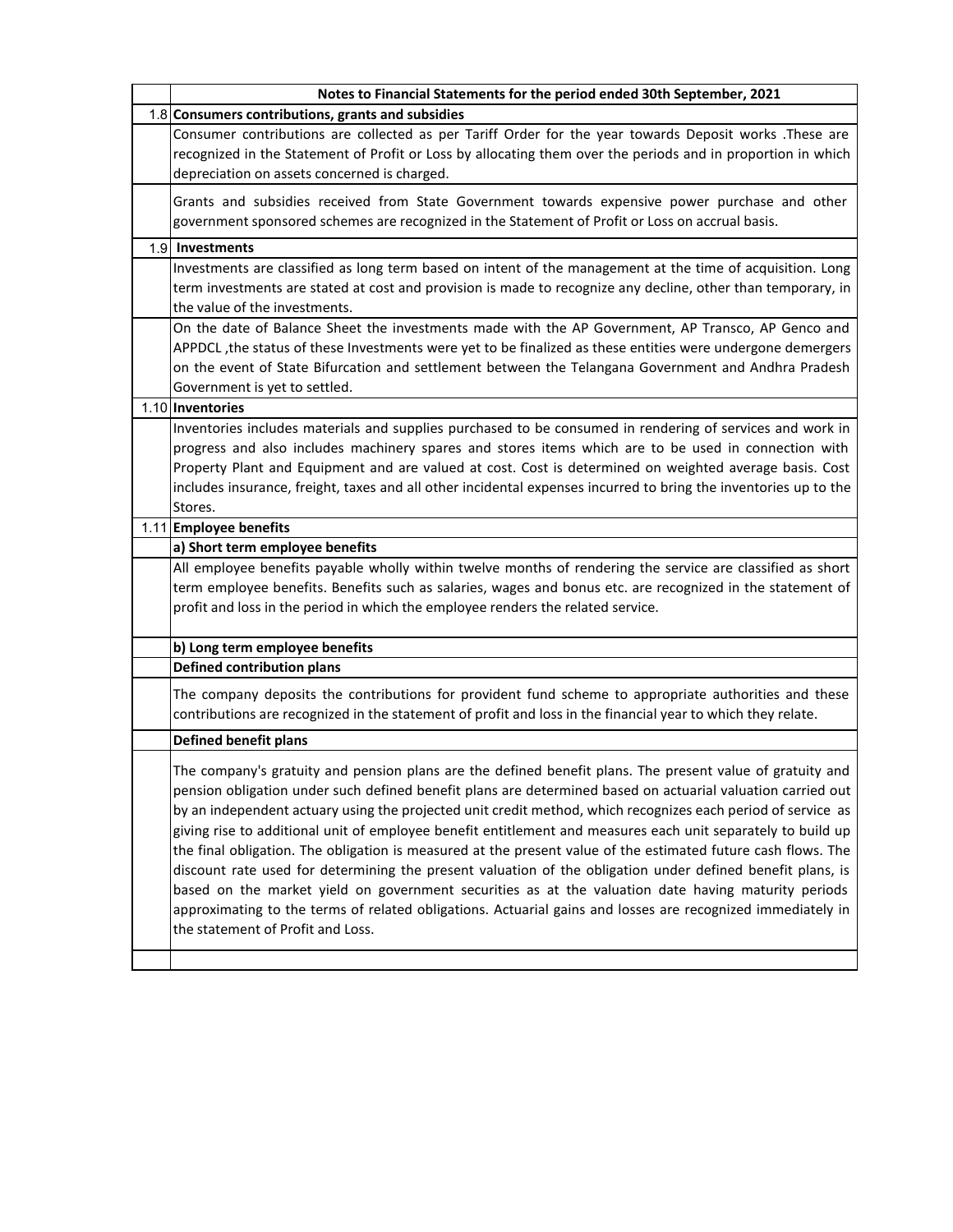| Notes to Financial Statements for the period ended 30th September, 2021                                                                                                                                                                                                                                                                                                                                                                                                                                                                                                                             |
|-----------------------------------------------------------------------------------------------------------------------------------------------------------------------------------------------------------------------------------------------------------------------------------------------------------------------------------------------------------------------------------------------------------------------------------------------------------------------------------------------------------------------------------------------------------------------------------------------------|
| <b>Other employee benefits</b>                                                                                                                                                                                                                                                                                                                                                                                                                                                                                                                                                                      |
| Benefits under the company's leave encashment scheme constitute other employee benefits. The liability in<br>respect of leave encashment is incorporated on the basis of actuarial valuation carried out by an independent<br>actuary at the year end.                                                                                                                                                                                                                                                                                                                                              |
| 1.12 Taxes on income                                                                                                                                                                                                                                                                                                                                                                                                                                                                                                                                                                                |
| Tax expense comprises current and deferred tax. Current income-tax is measured at the amount expected to<br>be paid to the tax authorities in accordance with the Income-tax Act, 1961 enacted in India and tax laws<br>prevailing in the respective tax jurisdictions where the company operates. The tax rates and tax laws used to<br>compute the amount are those that are enacted or substantively enacted, at the reporting date.                                                                                                                                                             |
| Deferred income taxes reflect the impact of timing differences between taxable income and accounting<br>income originating during the current year and reversal of timing differences for the earlier years. Deferred<br>tax is measured using the tax rates and the tax laws enacted or substantively enacted at the reporting date.<br>Deferred income tax relating to items recognized directly in equity is recognized in equity and not in the<br>statement of profit and loss.                                                                                                                |
| Deferred tax liabilities are recognized for all taxable timing differences. Deferred tax assets are recognized for<br>deductible timing differences only to the extent that there is reasonable certainty that sufficient future<br>taxable income will be available against which such deferred tax assets can be realized. In situations where<br>the company has unabsorbed depreciation or carry forward tax losses, all deferred tax assets are recognized<br>only if there is virtual certainty supported by convincing evidence that they can be realized against future<br>taxable profits. |
| The carrying amount of deferred tax assets are reviewed at each reporting date. The company writes-down<br>the carrying amount of deferred tax asset to the extent that it is no longer reasonably certain or virtually<br>certain, as the case may be, that sufficient future taxable income will be available against which deferred tax<br>asset can be realized. Any such write-down is reversed to the extent that it becomes reasonably certain or<br>virtually certain, as the case may be, that sufficient future taxable income will be available.                                         |
| 1.13 Provision and contingencies                                                                                                                                                                                                                                                                                                                                                                                                                                                                                                                                                                    |
| The company recognizes a provision when there is a present obligation as a result of a past event and it is<br>a)<br>probable that it would involve an outflow of resources and a reliable estimate can be made of the amount of<br>such obligation. Such provisions are not discounted to their present value and are determined based on the<br>management's estimation of the obligation required to settle the obligation at the balance sheet date and<br>adjusted to reflect management's current estimates.                                                                                  |
| b) i) The policy for providing provision for bad and doubtful debts up to F.Y 2015-16 was based on non<br>litigated receivables outstanding for more than 60 months and w.e.f F.Y 2016-17 the accounting policy has<br>been changed i.e., based on LT Private bill stopped services arrears and HT Private bill stopped (including<br>court cases) outstanding arrears for more than 24 months.                                                                                                                                                                                                     |
|                                                                                                                                                                                                                                                                                                                                                                                                                                                                                                                                                                                                     |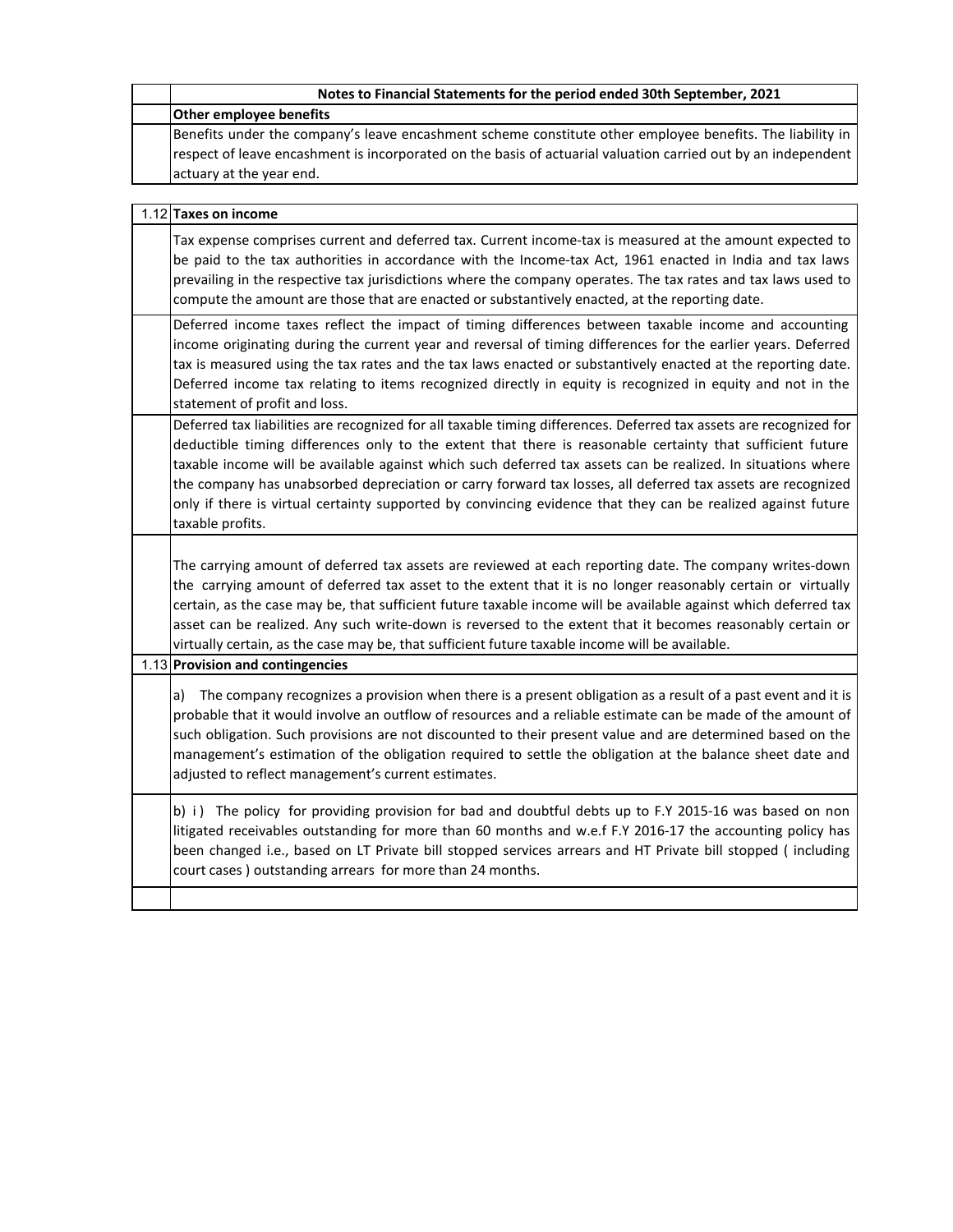| Notes to Financial Statements for the period ended 30th September, 2021                                                                                                                                                                                                                                                                                                                                                                                                                                                                                                                                                                                                                                                                                                                                                                                                                                                                                                                                                                                                                                                                                                                                                                                                                                                                                                                                                                                       |
|---------------------------------------------------------------------------------------------------------------------------------------------------------------------------------------------------------------------------------------------------------------------------------------------------------------------------------------------------------------------------------------------------------------------------------------------------------------------------------------------------------------------------------------------------------------------------------------------------------------------------------------------------------------------------------------------------------------------------------------------------------------------------------------------------------------------------------------------------------------------------------------------------------------------------------------------------------------------------------------------------------------------------------------------------------------------------------------------------------------------------------------------------------------------------------------------------------------------------------------------------------------------------------------------------------------------------------------------------------------------------------------------------------------------------------------------------------------|
| 1.14 Accounting for Demerger                                                                                                                                                                                                                                                                                                                                                                                                                                                                                                                                                                                                                                                                                                                                                                                                                                                                                                                                                                                                                                                                                                                                                                                                                                                                                                                                                                                                                                  |
| Consequent to bifurcation of the State of Andhra Pradesh, two operating Circles of the Company were<br>demerged effectively on the appointed date, i.e., 02.06.2014 in terms with Schedule XII to the Andhra Pradesh<br>Re-organisation Act 2014. Accordingly, Assets and Liabilities of the Company were bifurcated based on GO<br>Ms. No.24 issued by united State of Andhra Pradesh. Financial Statements relating to this bifurcation were<br>adopted by the Board of the Company and Certified by Independent Chartered Accountants and submitted to<br>Expert Committee constituted under the APR Act. However in the case of Employees related assets and<br>liabilities, certain -Long Term Liabilities, Long Term Loans and Advances, Cash and Cash Equivalents and Long<br>Term Receivables, the basis of bifurcation as specified in the GO mentioned above could not followed and<br>another basis was used for bifurcation of Assets and Liabilities and the bifurcation proposals were approved<br>by the Expert committee vide D.O. Lr No. 5614/Expert committee/2014 dated 15-03-2018. But the net<br>settlement of assets receivable/liabilities payment was not taken place and to that extent balances shared<br>based on the other than geographical basis will be reflected in Financial statements under the various heads<br>namely, in Note No. 3 Capital Reserve for an amount of Rs. 723 Crores, in Note No. 4 Long Term Borrowings |
| for an amount of Rs. 1683.60 Crores and the net receivable on account of Demerger of assets and liabilities<br>shared(both viz., Geographical basis and other than Geographical basis was resulted into) for an amount of<br>Rs. 2096.60 Crores have been shown in Note No. 20 under the head other current assets.                                                                                                                                                                                                                                                                                                                                                                                                                                                                                                                                                                                                                                                                                                                                                                                                                                                                                                                                                                                                                                                                                                                                           |
| Accounting for Merger(Re-organisation of districts in Telangana)                                                                                                                                                                                                                                                                                                                                                                                                                                                                                                                                                                                                                                                                                                                                                                                                                                                                                                                                                                                                                                                                                                                                                                                                                                                                                                                                                                                              |
| i)Consequent to Re-organisation of Districts and formation of new districts of Telangana w.e.f 11.10.2016 7<br>revenue mandals from jurisdiction of Karimnagar and Warangal which are under the jurisdiction of TSNPDCL<br>were now re-organised to Siddipet District.<br>ii) During the financial year 2019-20 all the entries relating to acquisition of Assets and taken over of liabilities<br>in respect of Husnabad are settled through Inter Corporate Dues from the TSNPDCL.                                                                                                                                                                                                                                                                                                                                                                                                                                                                                                                                                                                                                                                                                                                                                                                                                                                                                                                                                                          |
| iii) In the notes forming part of the financial statements, wherever there is no feasibility to present the<br>balances acquired in respect of Gundala Mandal as per classification of respective schedules, it is presented<br>as an direct addition to the balances forming part of schedules before bifurcation.                                                                                                                                                                                                                                                                                                                                                                                                                                                                                                                                                                                                                                                                                                                                                                                                                                                                                                                                                                                                                                                                                                                                           |
| iv) The Govt of Telangana vide GO Ms No. 20 Dated: 23.02.2019 has re-transferred the Gundala Mandal from<br>the TSNPDCL Jurisdiction to TSSPDCL and the said Mandal was earlier transferred from the TSSPDCL to<br>TSNPDCL and with regard to the transfer of assets and liabilities, the TSSPDCL has taken over the Network of<br>Gundala Mandal w.e.f.01.04.2019, accordingly the assets and liabilities of Gundala have been incorporated in<br>the Financial Year 2019-20.                                                                                                                                                                                                                                                                                                                                                                                                                                                                                                                                                                                                                                                                                                                                                                                                                                                                                                                                                                                |
|                                                                                                                                                                                                                                                                                                                                                                                                                                                                                                                                                                                                                                                                                                                                                                                                                                                                                                                                                                                                                                                                                                                                                                                                                                                                                                                                                                                                                                                               |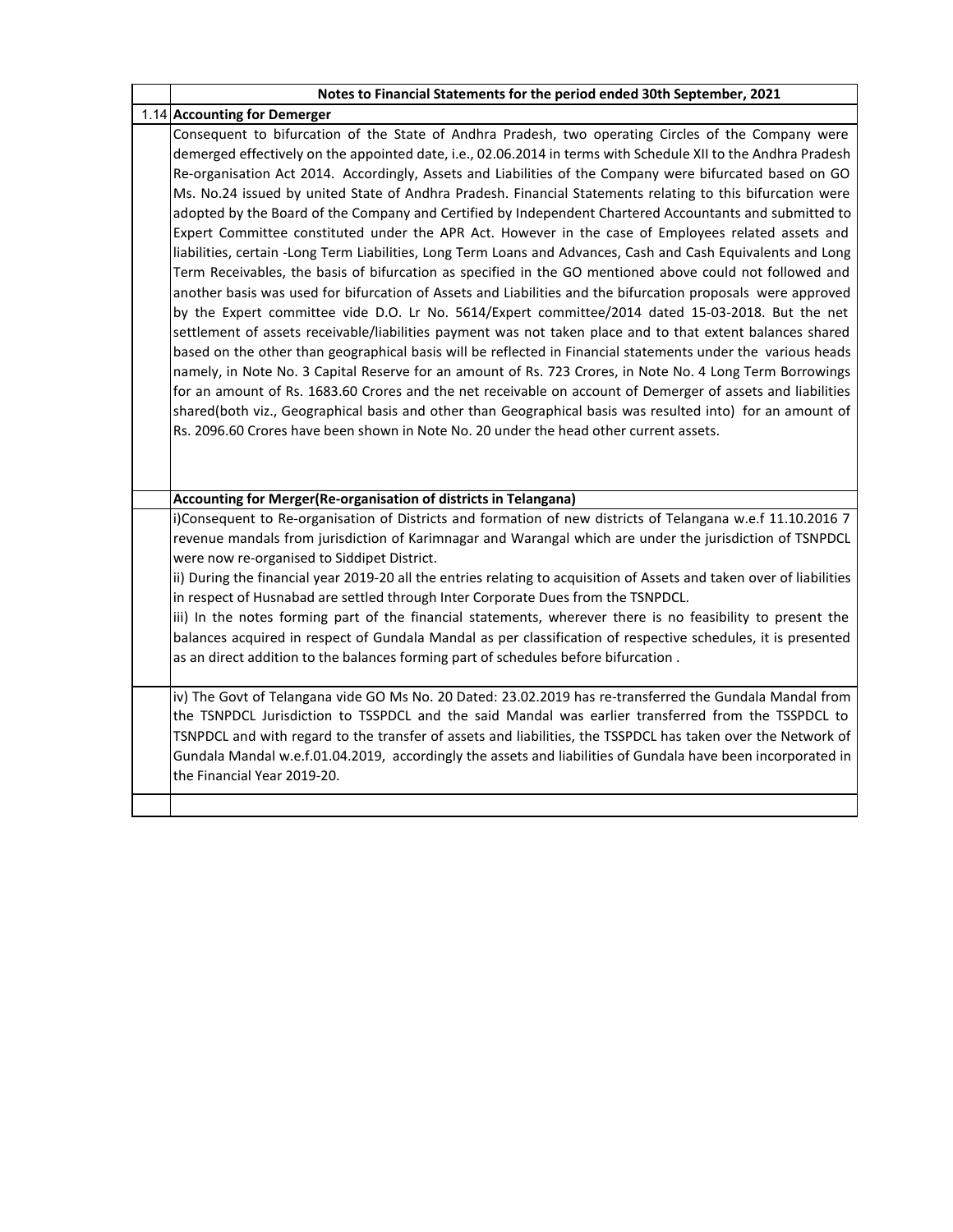| Notes to Financial Statements for the period ended 30th September, 2021                                                                                                                                                                                                                                                                                                                                                                                                                                                                                                                                                                                                                                                                                                                                     |  |  |
|-------------------------------------------------------------------------------------------------------------------------------------------------------------------------------------------------------------------------------------------------------------------------------------------------------------------------------------------------------------------------------------------------------------------------------------------------------------------------------------------------------------------------------------------------------------------------------------------------------------------------------------------------------------------------------------------------------------------------------------------------------------------------------------------------------------|--|--|
| 1.15 Earnings per share                                                                                                                                                                                                                                                                                                                                                                                                                                                                                                                                                                                                                                                                                                                                                                                     |  |  |
| Basic earnings per share are calculated by dividing the net profit or loss for the period attributable to equity<br>shareholders by the weighted average number of equity shares outstanding during the period. For the<br>purpose of calculating diluted earnings per share, the net profit or loss for the period attributable to equity<br>shareholders and the weighted average number of shares outstanding during the period are adjusted for the<br>effects of all dilutive potential equity shares.<br>1.16 Third Transfer Scheme Balances                                                                                                                                                                                                                                                          |  |  |
| (a) (i) The then Government of Andhra Pradesh (GoAP) vide G.O.Ms. No.58, Energy (Power-III), dated: 07-06-<br>2005 notified the transfer of Bulk Supply Undertaking and Power Purchase Agreements from Transmission<br>Corporation of Andhra Pradesh Limited (APTRANSCO) to the four Distribution Companies (DISCOMs), in<br>specified ratios, as on 09-06-2005. The share of the Company in generation capacities of all generating<br>stations allocated to the four DISCOMS is 43.48%.                                                                                                                                                                                                                                                                                                                   |  |  |
| (ii) The GOAP has, vide G.O. Ms No.53, Energy (Power-III), dated: 28.04.2008, amended the share of four<br>DISCOMs in the Generating Stations as per which the revised share of APCPDL is 46.06%. This G.O. shall be<br>deemed to have come into force with retrospective effect from 09.06.2005. The retrospective<br>implementation of the G.O. involves many calculations, revisions, etc. The Andhra Pradesh Power Co-<br>ordination Committee (APPCC) has requested the GoAP to amend the date of implementation from April,<br>2008 onwards.                                                                                                                                                                                                                                                          |  |  |
| (iii) The Accounting of Purchase of Power as disclosed in the Note No. 23 is based on the revised share of<br>46.06% and consequent to enactment of AP Reorganisation Bill, 2014 the Power Purchase ratio has been<br>further revised vide G O Ms. No.20 dated 08.05.2014 w.e.f. 02/06/2014 viz., 38.02% ,15.87 %, 15.80 % and<br>30.31% in respect of TSSPDCL, TSNPDCL, APEPDCL and APSPDCL respective. And considering (38.02 Plus 15.87<br>%) as equal to 100 % of Both Discoms TSSPDCL and TSNPDCL, the proportionate percentage of TSSPDCL comes<br>to (38.02/53.89)*100 is equal to 70.55 % and similarly in respect of TSNPDCL (15.87/53.89)*100 is equal to<br>29.45 %. Accordingly, TSPCC has allocated power purchase cost between the TSSPDCL and TSNPDCL in the<br>ratio of 70.55 % and 29.45%. |  |  |
| (b) The cost of Power Purchase, Inter-State Sale of power and its accounting are being carried out by the<br>TSPCC and are intimated to the DISCOMs, which are adopted in the Company's books.                                                                                                                                                                                                                                                                                                                                                                                                                                                                                                                                                                                                              |  |  |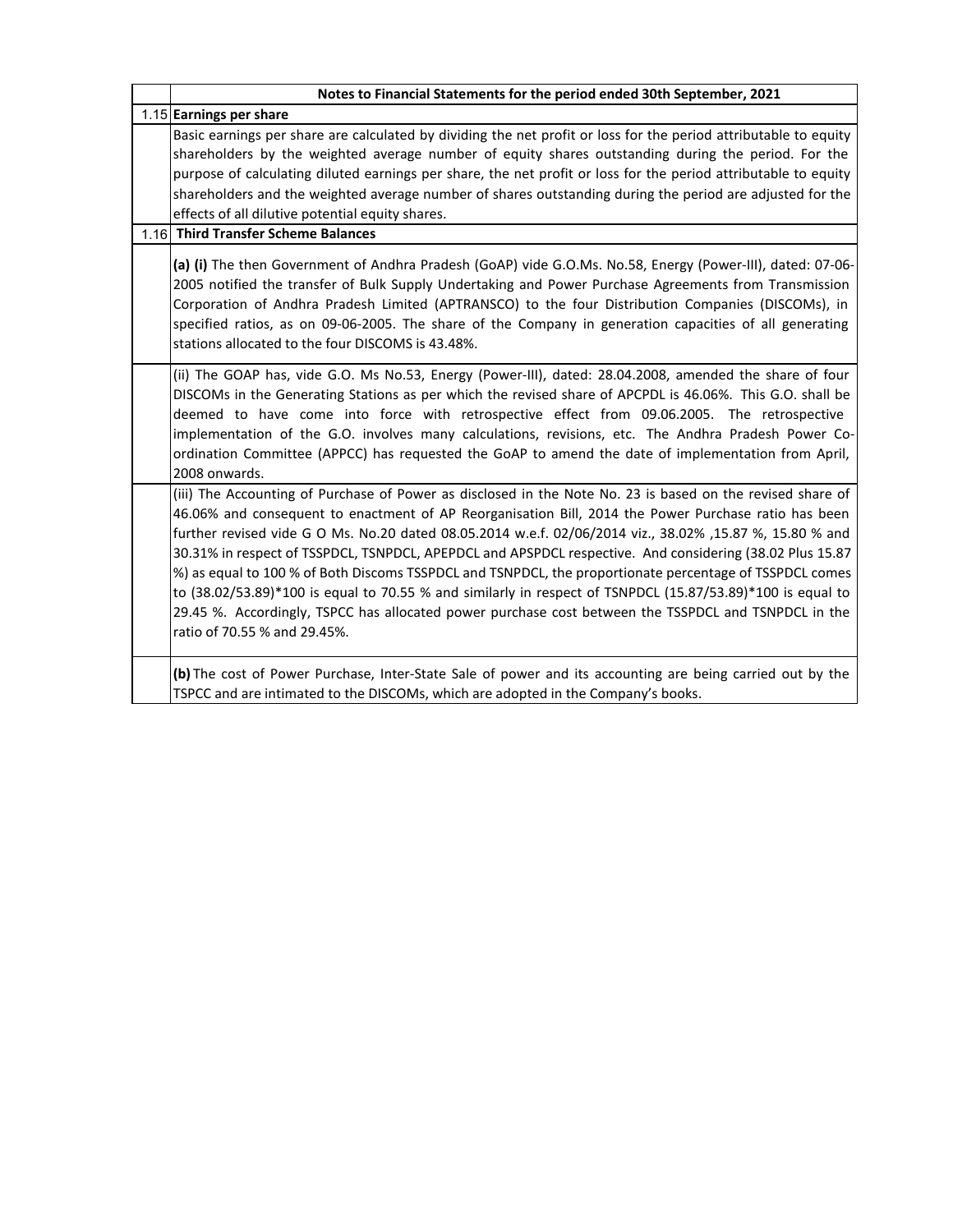# 2- SHARE CAPITAL

| The Authorised, issued, subscribed and fully paid up share capital comprises of equity shares having par value of Rs.10 each as follows |                  |                  |                  |
|-----------------------------------------------------------------------------------------------------------------------------------------|------------------|------------------|------------------|
| <b>Particulars</b>                                                                                                                      | As at 30.09.2021 | As at 30.06.2021 | As at 31.03.2021 |
|                                                                                                                                         | ₹ (in Crore)     | ₹ (in Crore)     | ₹ (in Crore)     |
| <b>Authorised</b>                                                                                                                       |                  |                  |                  |
| 2000,00,00,000 Equity shares of ₹10 each                                                                                                | 20,000.00        | 20,000.00        | 20,000.00        |
| <b>Issued, Subscribed And Paid-up</b>                                                                                                   |                  |                  |                  |
| 1,201,79,30,306 Equity shares of ₹10 each fully paid up                                                                                 | 12.017.93        | 12,017.93        | 12,017.93        |
| <b>TOTAL</b>                                                                                                                            | 12,017.93        | 12,017.93        | 12,017.93        |

# **B. Details of Share Holders holding more than 5% shares in the company**

| Name of Shareholder   | As at 30.09.2021<br>(As at 31.03.2021) |                  |  |
|-----------------------|----------------------------------------|------------------|--|
|                       | No. of Shares held                     | % of Holding     |  |
| <b>Equity Shares</b>  |                                        |                  |  |
| Governor of Telangana | 12,01,79,30,306<br>(12,01,79,30,306)   | 100% *<br>(100%) |  |
| Total                 | 12,017,930,306                         |                  |  |

**Total** \* Includes 9 shares held by Nominees of Govt. of Telangana.

#### **3 - RESERVES & SURPLUS**

| <b>Particulars</b>                                            | As at 30.09.2021         | As at 30.06.2021 | As at 31.03.2021 |
|---------------------------------------------------------------|--------------------------|------------------|------------------|
| a. Consumer Contribution towards capital assets               |                          |                  |                  |
| <b>Opening Balance</b>                                        | 5,995.42                 | 5,844.64         | 5,261.82         |
| (+) Current year Receipts                                     | 192.03                   | 150.78           | 582.83           |
| <b>Closing Balance</b>                                        | 6,187.45                 | 5,995.42         | 5,844.64         |
| b. Subsidies towards cost of capital assets                   |                          |                  |                  |
| <b>Opening Balance</b>                                        | 73.40                    | 73.40            | 73.40            |
| (+) Current year Receipts                                     |                          | (0.00)           |                  |
| Transfer on Merger - Gundala                                  | $\overline{\phantom{0}}$ |                  |                  |
| <b>Closing Balance</b>                                        | 73.40                    | 73.40            | 73.40            |
| c. Grants/Donations towards cost of capital assets            |                          |                  |                  |
| <b>Opening Balance</b>                                        | 749.09                   | 739.39           | 678.64           |
| (+) Current year Receipts                                     | 6.24                     | 9.70             | 60.75            |
| <b>Closing Balance</b>                                        | 755.33                   | 749.09           | 739.39           |
| Total (Closing balance of a+b+c)                              | 7,016.18                 | 6,817.91         | 6,657.43         |
| Less: Withdrawal towards cost of Capital Assets               |                          |                  |                  |
| <b>Opening Balance</b>                                        | (2,929.77)               | (2,929.77)       | (2,554.32)       |
| (+) Current year Amortization to Statement of Profit and Loss |                          |                  | (375.45)         |
| <b>Closing Balance</b>                                        | (2,929.77)               | (2,929.77)       | (2,929.77)       |
| Total                                                         | 4,086.41                 | 3,888.14         | 3,727.66         |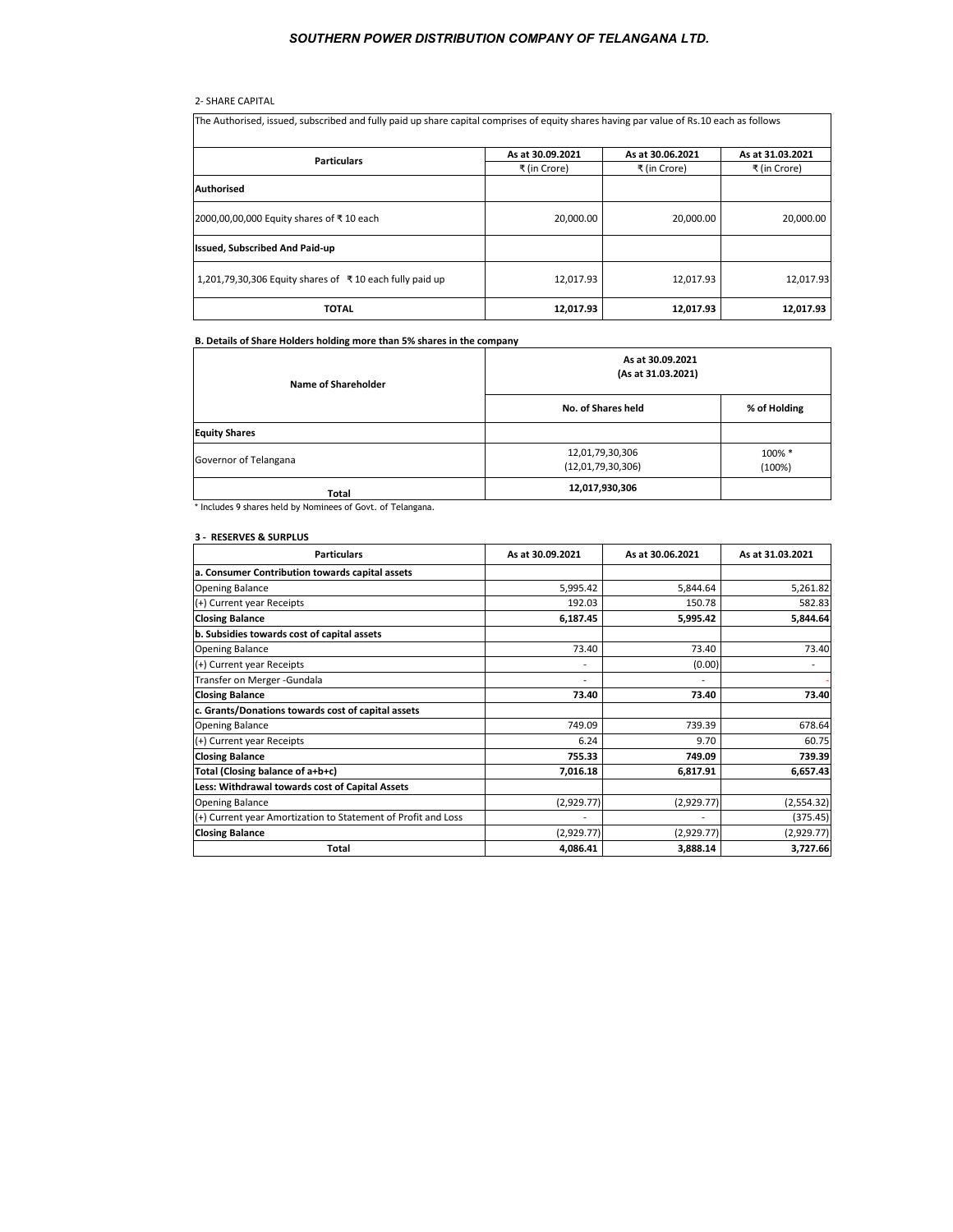| d. Statutory Reserves:                         |              |              |              |
|------------------------------------------------|--------------|--------------|--------------|
| <b>Contingency Reserve Fund</b>                |              |              |              |
| <b>Opening Balance</b>                         | 56.23        | 55.25        | 53.09        |
| (+) Current year Receipts                      | 0.33         | 0.98         | 2.16         |
| <b>Closing Balance</b>                         | 56.56        | 56.23        | 55.25        |
| e. Capital Reserve on Demerger                 |              |              |              |
| <b>Opening Balance</b>                         | 723.01       | 723.01       | 723.01       |
| (+) Transfer on Demerger                       |              |              |              |
| <b>Closing Balance</b>                         | 723.01       | 723.01       | 723.01       |
| f. Surplus                                     |              |              |              |
| <b>Opening Balance</b>                         | (34, 562.78) | (33, 555.34) | (29, 309.38) |
| (+) Transfers on merger of Gundala             |              |              |              |
| (+) Net Profit/(Net Loss) For the Current Year | (2,078.26)   | (1,007.51)   | (4, 245.96)  |
| <b>Closing Balance</b>                         | (36, 641.04) | (34, 562.85) | (33, 555.34) |
| <b>Grand Total</b>                             | (31,775.06)  | (29, 895.47) | (29,049.43)  |

#### **3.1 - SHARE APPLICATION MONEY PENDING FOR ALLOTMENT**

| <b>Particulars</b>                          | As at 30.09.2021 | As at 30.06.2021 | As at 31.03.2021 |
|---------------------------------------------|------------------|------------------|------------------|
| Investment in Discoms by Govt. of Telangana |                  |                  |                  |
| Funds received under the UDAY Scheme        |                  |                  |                  |
| <b>Total</b>                                |                  |                  |                  |

# **4 - LONG TERM BORROWINGS**

| <b>Particulars</b>     | As at 30.09.2021 | As at 30.06.2021 | As at 31.03.2021 |
|------------------------|------------------|------------------|------------------|
|                        | ₹ (in Crore)     | ₹ (in Crore)     | ₹ (in Crore)     |
| <b>Bonds</b>           | 2.024.65         | 2.024.65         | 2.024.65         |
| <b>Term Loans</b>      |                  |                  |                  |
| i) From Banks          | 183.93           | 183.93           | 182.26           |
| ii) From Other Parties | 14.177.03        | 14.746.24        | 13.486.46        |
| Total                  | 16,385.61        | 16.954.82        | 15,693.37        |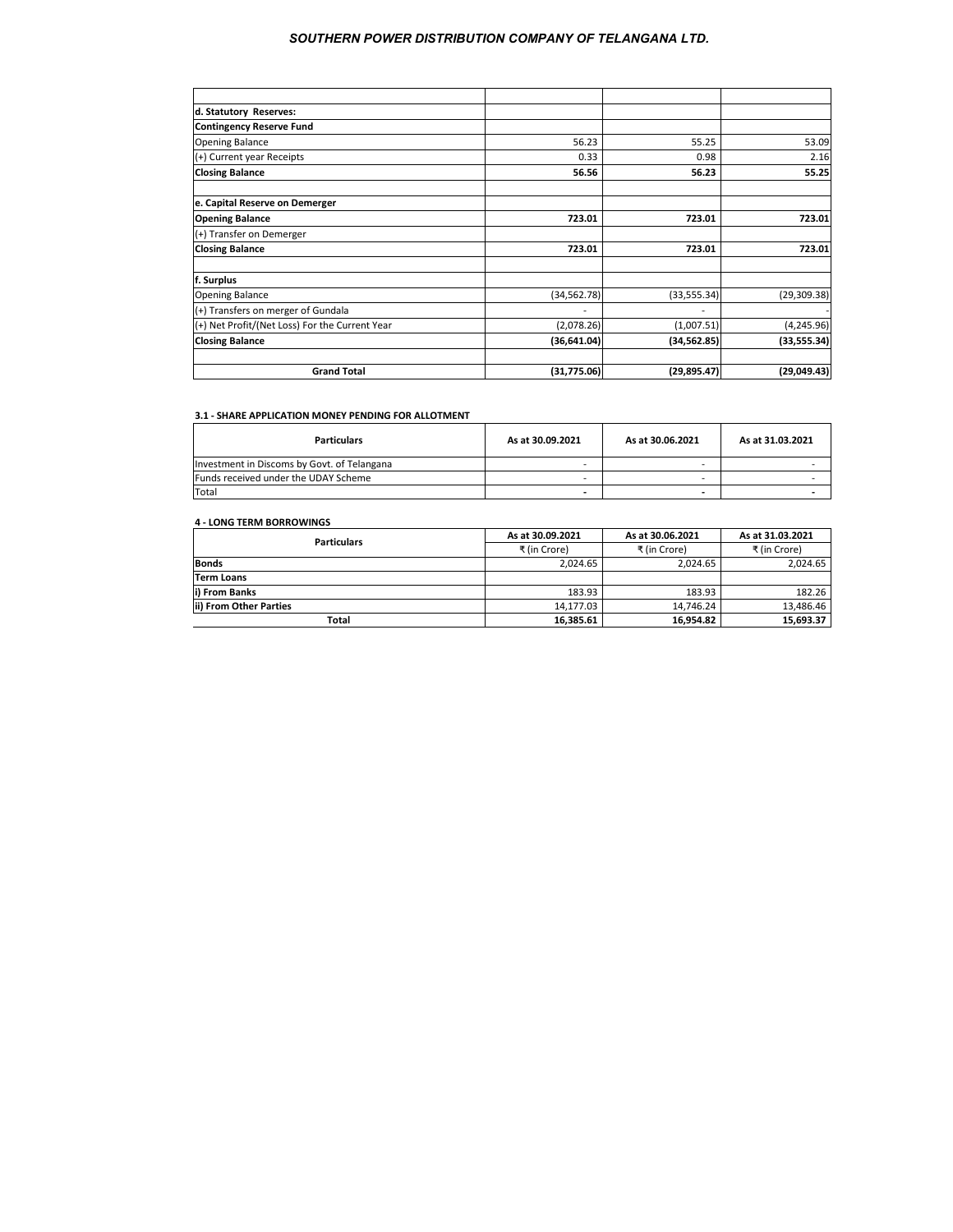# **5- OTHER LONG TERM LIABILITIES**

| <b>Particulars</b>                  | As at 30.09.2021 | As at 30.06.2021 | As at 31.03.2021 |
|-------------------------------------|------------------|------------------|------------------|
|                                     | ₹ (in Crore)     | ₹ (in Crore)     | ₹ (in Crore)     |
| <b>Vendor Deposits</b>              | 146.59           | 149.58           | 154.42           |
| <b>Contribution Works</b>           | 35.80            | 36.65            | 35.07            |
| <b>Other Liabilities</b>            | 115.03           | 117.76           | 117.92           |
| GIS - Insurance & Saving Fund       | 4.88             | 4.84             | 4.91             |
| Self Funding Medical Scheme         | 14.43            | 16.82            | 17.20            |
| Accidental Risk Self Funding Scheme | 0.13             | 0.13             | 0.13             |
| <b>TOTAL</b>                        | 316.86           | 325.78           | 329.65           |

#### **6 - LONG TERM PROVISIONS**

| <b>Particulars</b>                         | As at 30.09.2021 | As at 30.06.2021 | As at 31.03.2021 |
|--------------------------------------------|------------------|------------------|------------------|
|                                            | ₹ (in Crore)     | ₹ (in Crore)     | ₹ (in Crore)     |
| Provision for employee benefits            |                  |                  |                  |
| Gratuity (unfunded)                        | 213.45           | 213.82           | 214.37           |
| Leave Encashment (unfunded)                | 988.84           | 992.26           | 994.36           |
| TSSPDCL Pension and Gratuity Trust(Funded) | 901.29           | 1,026.29         | 1,151.29         |
| <b>TOTAL</b>                               | 2,103.58         | 2,232.37         | 2,360.02         |
|                                            |                  |                  |                  |

#### **7 - SHORT TERM BORROWINGS**

| <b>Particulars</b>        | As at 30.09.2021 | As at 30.06.2021 | As at 31.03.2021 |
|---------------------------|------------------|------------------|------------------|
|                           | ₹ (in Crore)     | ₹ (in Crore)     | ₹ (in Crore)     |
| Loans Repayable on Demand |                  |                  |                  |
| i) From Banks             | 109.23           | 285.96           | 98.09            |
| ii) From Other Parties    | 485.43           | 484.90           | 529.01           |
| Total                     | 594.66           | 770.86           | 627.10           |

| <b>8- TRADE PAYABLES</b>                       |                  |                  |                  |
|------------------------------------------------|------------------|------------------|------------------|
| <b>Particulars</b>                             | As at 30.09.2021 | As at 30.06.2021 | As at 31.03.2021 |
|                                                | ₹ (in Crore)     | ₹ (in Crore)     | ₹ (in Crore)     |
| <b>Unsecured</b>                               |                  |                  |                  |
| A. Micro, Small and Medium Enterprises (MSMEs) | 20.01            | 8.67             | 6.18             |
| B. Other than MSME                             |                  |                  |                  |
| <b>APEPDCL</b>                                 | 991.08           | 991.08           | 991.13           |
| <b>APSPDCL</b>                                 | (1, 253.73)      | (1, 253.73)      | (1,253.68)       |
| <b>TSNPDCL</b>                                 | (884.53)         | (884.38)         | (883.07)         |
| <b>TSGENCO</b>                                 | (2,993.76)       | (1,095.86)       | (1, 477.28)      |
| <b>APGENCO</b>                                 | 8,845.72         | 8,845.72         | 8,845.72         |
| <b>APTRANSCO</b>                               | 5.77             | 5.77             | 5.77             |
| <b>TGTRANSCO</b>                               | 1,230.87         | 1,213.03         | 986.52           |
| <b>Other Power Purchase Creditors</b>          | 18,068.61        | 13,707.10        | 12,181.82        |
| <b>Other Payables</b>                          | 370.39           | 394.52           | 474.79           |
| Trade Payables transfer on Merger- Gundala     | 2.78             | 2.78             | 2.78             |
| Total                                          | 24,403.21        | 21,934.70        | 19,880.68        |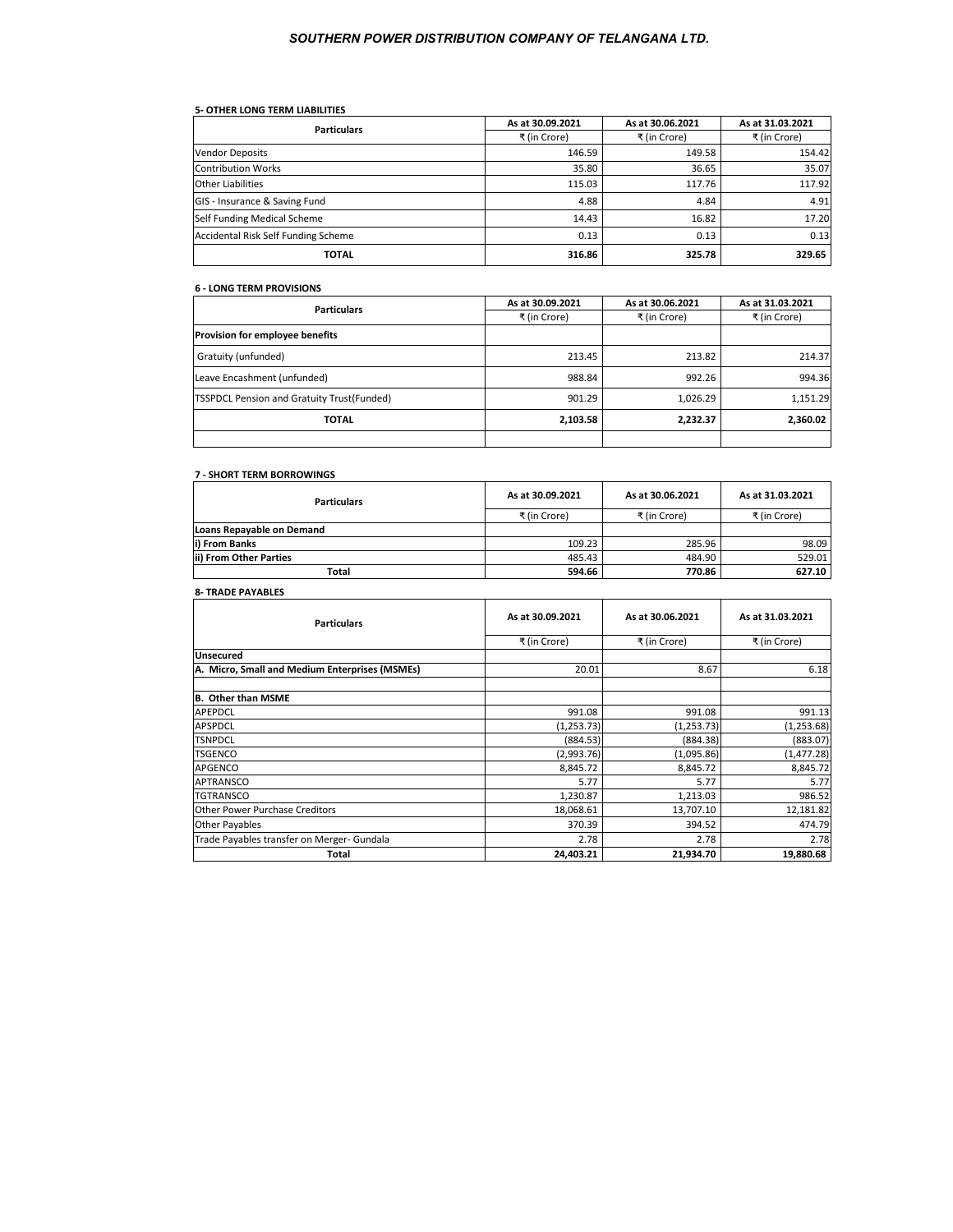| <b>9 - OTHER CURRENT LIABILTIES</b>  |                  |                  |                  |
|--------------------------------------|------------------|------------------|------------------|
| <b>Particulars</b>                   | As at 30.09.2021 | As at 30.06.2021 | As at 31.03.2021 |
|                                      | ₹ (in Crore)     | ₹ (in Crore)     | ₹ (in Crore)     |
| Current maturities of long-term debt | 678.56           | 679.10           | 2,597.29         |
| <b>Employee related liabilities</b>  | 149.99           | 144.35           | 157.18           |
| <b>Statutory Liability</b>           | 396.84           | 408.63           | 405.33           |
| <b>Advance from Customers</b>        | 65.33            | 55.45            | 78.25            |
| <b>Consumer Deposits</b>             | 3,833.09         | 3,791.55         | 3,741.48         |
| Gov. of AP SC/ST Payable             | 3.47             | 3.47             | 3.47             |
| <b>Inter Unit Accounts</b>           | 361.24           | 376.43           | 8.85             |
| Interest Payable on Consumer Deposit | 142.98           | 142.98           | 142.98           |
| Interest Accrued and due             | 344.88           | 344.88           | 344.88           |
| <b>Other Liabilities</b>             | 1,080.51         | 1,082.31         | 1,151.47         |
| Artisans Salaries Payable            | 26.57            | 22.76            | 23.37            |
| <b>GST Liabilities</b>               | 7.38             | 6.62             | 7.91             |
| <b>TSSPDCL PF Trust</b>              | 0.93             | 0.35             |                  |
| Total                                | 7,091.77         | 7,058.88         | 8,662.46         |

# **10 - SHORT TERM PROVISIONS**

| <b>Particulars</b>                          | As at 30.09.2021         | As at 30.06.2021         | As at 31.03.2021 |
|---------------------------------------------|--------------------------|--------------------------|------------------|
|                                             | ₹ (in Crore)             | ₹ (in Crore)             | ₹ (in Crore)     |
| Provision for Employee cost                 | 29.62                    | 29.62                    | 29.62            |
| <b>RPF Fund</b>                             | 0.01                     | 0.01                     | 0.01             |
| Provision for Admin Expenses                | 14.02                    | 14.02                    | 14.02            |
| <b>Provision for CWIP</b>                   | 0.82                     | 0.82                     | 0.82             |
| <b>Provision for Interest</b>               | 269.83                   | 269.83                   | 269.83           |
| Provision for O&M works                     | 1.51                     | 1.51                     | 1.51             |
| Provision for R & C Penalties               | 0.10                     | 0.10                     | 0.10             |
| Provision for Power Purchase Cost           |                          |                          | 53.84            |
| Gratuity (unfunded)                         | 0.84                     | 0.84                     | 0.84             |
| Leave Encashment (unfunded)                 | 54.10                    | 54.10                    | 54.10            |
| <b>TSSPDCL Pension &amp; Gratuity Trust</b> | $\overline{\phantom{a}}$ | $\overline{\phantom{a}}$ |                  |
| Total                                       | 370.85                   | 370.85                   | 424.69           |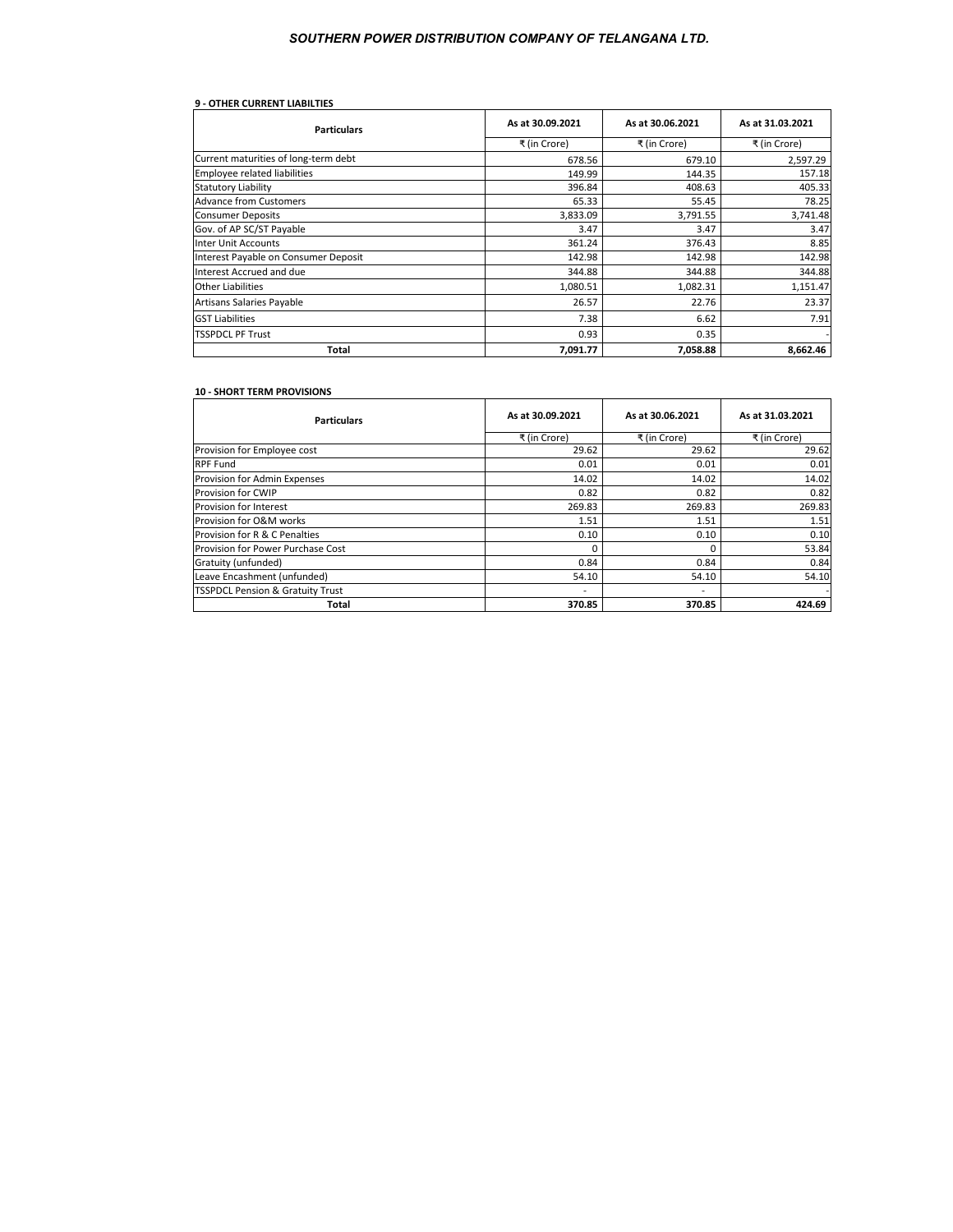|       | <b>Note No.11 - Property Plant and Equipment</b><br>(Amount in Crore) |                         |                          |                                  |                                                 |                          |                          |                                           |                                  |                                                         |                          |                            |                         |                         |
|-------|-----------------------------------------------------------------------|-------------------------|--------------------------|----------------------------------|-------------------------------------------------|--------------------------|--------------------------|-------------------------------------------|----------------------------------|---------------------------------------------------------|--------------------------|----------------------------|-------------------------|-------------------------|
|       |                                                                       |                         |                          | <b>Gross Carrying Values</b>     |                                                 |                          |                          | Depreciation & Amortisation               |                                  |                                                         |                          | <b>Net Carrying Values</b> |                         |                         |
| S. No | Particulars                                                           | As at 1st July,<br>2021 | <b>Additions</b>         | Deletions/<br><b>Adjustments</b> | Acquired<br>through<br>business<br>combinations | As at 30th<br>Sept. 2021 | As at 1st July<br>2021   | Depreciation<br>charge for the<br>quarter | Deletions/<br><b>Adjustments</b> | <b>Additions</b><br>through<br>business<br>combinations | As at 30th<br>Sept. 2021 | As at 30th<br>Sept. 2021   | As at 30th<br>Jun. 2021 | As at 31st<br>Mar. 2021 |
|       |                                                                       | ₹                       | ₹                        | ₹                                | ₹                                               | ₹                        | $\overline{z}$           | ₹                                         | ₹                                | ₹                                                       | ₹                        | ₹                          | ₹                       | ₹                       |
| а     | <b>TANGIBLE ASSETS</b>                                                |                         |                          |                                  |                                                 |                          |                          |                                           |                                  |                                                         |                          |                            |                         |                         |
|       | Land                                                                  | 8.64                    | $\sim$                   |                                  |                                                 | 8.64                     | $\sim$                   | $\overline{\phantom{a}}$                  |                                  |                                                         |                          | 8.64                       | 8.64                    | 8.64                    |
|       | <b>Buildings</b>                                                      | 350.52                  | 5.39                     |                                  |                                                 | 355.91                   | 98.56                    | 2.66                                      |                                  |                                                         | 101.22                   | 254.69                     | 251.96                  | 252.46                  |
|       | Other Civil Works                                                     | 199.55                  | 5.89                     |                                  |                                                 | 205.44                   | 32.48                    | 1.54                                      |                                  |                                                         | 34.02                    | 171.42                     | 167.07                  | 166.24                  |
|       | Plant and Machinery                                                   | 7,975.68                | 126.24                   | 0.67                             |                                                 | 8,101.25                 | 4,004.13                 | 124.38                                    | 0.58                             |                                                         | 4,127.93                 | 3,973.32                   | 3,971.55                | 3,960.86                |
|       | Lines and Cable Network                                               | 7,512.88                | 178.62                   |                                  |                                                 | 7,691.50                 | 3,422.35                 | 116.89                                    |                                  |                                                         | 3,539.24                 | 4,152.26                   | 4,090.53                | 4,034.42                |
|       | Meters and Metering<br>equipment                                      | 1,630.09                | 39.90                    | 0.71                             |                                                 | 1,669.28                 | 1,016.13                 | 30.52                                     | 0.64                             |                                                         | 1,046.01                 | 623.27                     | 613.96                  | 606.68                  |
|       | Vehicles                                                              | 7.08                    | $\overline{\phantom{a}}$ |                                  |                                                 | 7.08                     | 6.37                     |                                           |                                  |                                                         | 6.37                     | 0.71                       | 0.71                    | 0.71                    |
|       | Furniture and Fixtures                                                | 15.24                   | 0.07                     |                                  |                                                 | 15.31                    | 10.15                    | 0.25                                      |                                  |                                                         | 10.40                    | 4.91                       | 5.09                    | 5.29                    |
|       | Office Equipment                                                      | 44.21                   | 0.80                     |                                  |                                                 | 45.01                    | 28.35                    | 0.81                                      |                                  |                                                         | 29.16                    | 15.85                      | 15.86                   | 16.38                   |
|       | <b>Air Conditioners</b>                                               | 2.23                    | 0.01                     |                                  |                                                 | 2.24                     | 1.55                     | 0.03                                      |                                  |                                                         | 1.58                     | 0.66                       | 0.68                    | 0.68                    |
|       | Computer & IT Equipment                                               | 165.26                  | 0.79                     |                                  |                                                 | 166.05                   | 113.86                   | 2.62                                      |                                  |                                                         | 116.48                   | 49.57                      | 51.40                   | 53.79                   |
|       | <b>Sub Total</b>                                                      | 17,911.38               | 357.71                   | 1.38                             |                                                 | 18,267.71                | 8,733.93                 | 279.70                                    | 1.22                             |                                                         | 9,012.41                 | 9,255.30                   | 9,177.45                | 9,106.15                |
|       | <b>INTANGIBLE ASSETS</b>                                              |                         |                          |                                  |                                                 |                          |                          |                                           |                                  |                                                         |                          |                            |                         |                         |
| b     | <b>Computer Software</b>                                              | 44.26                   | 0.01                     |                                  |                                                 | 44.27                    | 41.92                    | 0.23                                      |                                  |                                                         | 42.15                    | 2.12                       | 2.34                    | 2.73                    |
|       | <b>Sub Total</b>                                                      | 44.26                   | 0.01                     |                                  |                                                 | 44.27                    | 41.92                    | 0.23                                      | $\sim$                           |                                                         | 42.15                    | 2.12                       | 2.34                    | 2.73                    |
| c     | <b>Capital Work in Progress</b>                                       | 933.21                  | 1,236.65                 | 1,233.70                         |                                                 | 936.16                   |                          | $\overline{\phantom{a}}$                  |                                  |                                                         |                          | 936.16                     | 933.21                  | 1,036.77                |
|       | <b>Sub Total</b>                                                      | 933.21                  | 1,236.65                 | 1,233.70                         |                                                 | 936.16                   | $\overline{\phantom{a}}$ | $\overline{\phantom{a}}$                  | $\sim$                           |                                                         |                          | 936.16                     | 933.21                  | 1,036.77                |
| d     | <b>GRAND TOTAL</b> (a+b+c)                                            | 18,888.85               | 1,594.37                 | 1,235.08                         |                                                 | 19,248.14                | 8,775.85                 | 279.93                                    | 1.22                             |                                                         | 9,054.56                 | 10,193.58                  | 10,113.00               | 10,145.65               |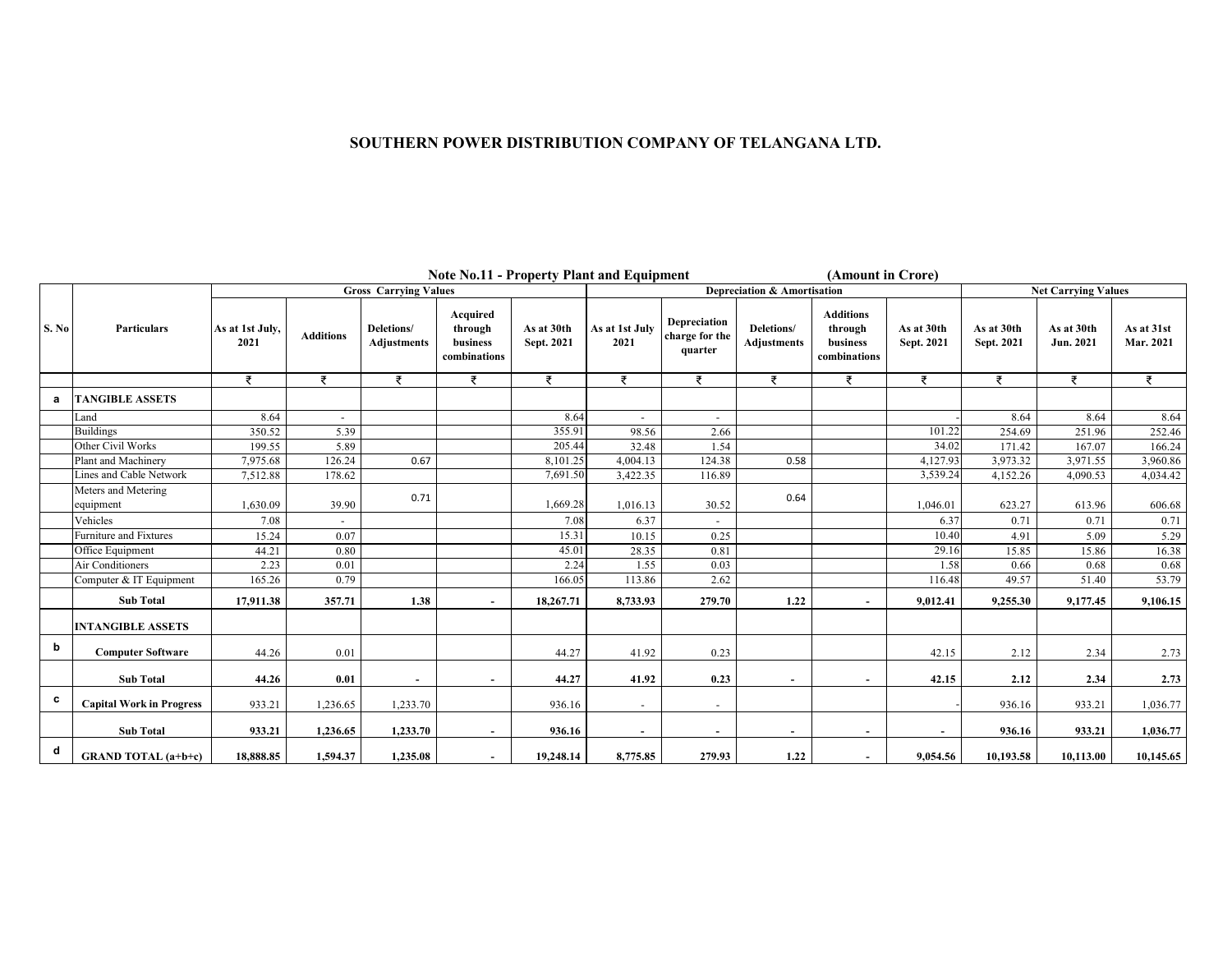|              | SOUTHERN POWER DISTRIBUTION COMPANY OF TELANGANA LIMITED  |              |             |                       |                      |                   |                  |                     |                 |
|--------------|-----------------------------------------------------------|--------------|-------------|-----------------------|----------------------|-------------------|------------------|---------------------|-----------------|
| 12           | Note No. 12 NON CURRENT INVESTMENTS (at Cost)             |              |             |                       |                      |                   |                  |                     |                 |
| A.           | <b>Details of Trade Investments</b>                       |              |             |                       |                      |                   |                  |                     |                 |
|              |                                                           | Subsidiary / |             | No. of Shares / Units | Quoted /             | Partly Paid /     |                  | Amount (₹ In Crore) |                 |
| Sr. No.      | Name of the Body Corporate                                | Associate /  | As at 30th  | As at 31st Mar.       | <b>Unquoted</b>      | <b>Fully paid</b> | As at 30th Sept. | As at 30th Jun.     | As at 31st Mar, |
|              |                                                           | JV/          | Sept. 2021  | 2021                  |                      |                   | 2021             | 2021                | 2021            |
| (1)          | (2)                                                       | (3)          | (4)         | (5)                   | (6)                  | (7)               | (8)              | (8)                 | (9)             |
|              | ANDHRA PRADESH POWER DEVELOPMENT                          |              |             |                       |                      |                   |                  |                     |                 |
| a)           | COMPANY LTD. (APPDCL)                                     | Others       | 426,010,000 | 426,010,000           | Unquoted             | <b>Fully Paid</b> | 426.01           | 426.01              | 426.01          |
|              | Total                                                     |              |             |                       |                      |                   | 426.01           | 426.01              | 426.01          |
|              |                                                           |              |             |                       |                      |                   |                  |                     |                 |
| B.           | <b>Details of Other Investments</b>                       |              |             |                       |                      |                   |                  |                     |                 |
|              |                                                           | Subsidiary / |             | No. of Shares / Units | Quoted /             | Partly Paid /     |                  | Amount (₹ In Crore) |                 |
| Sr. No.      | Name of the Body Corporate                                | Associate /  | As at 30th  | As at 31st Mar.       | <b>Unquoted</b>      | <b>Fully paid</b> | As at 30th Sept. | As at 30th Jun.     | As at 31st Mar, |
|              |                                                           | JV/          | Sept. 2021  | 2021                  |                      |                   | 2021             | 2021                | 2021            |
| $\mathbf{1}$ | Investments in Government or Trust securities             |              |             |                       |                      |                   |                  |                     |                 |
| 200021       | AP TRANSCO - VIDYUT BONDS (Face Value                     | Others       | 132         | 132                   | Quoted               | <b>Fully Paid</b> | 13.20            | 13.20               | 13.20           |
|              | Rs.10,00,000/- per Bond)                                  |              |             |                       |                      |                   |                  |                     |                 |
| 200013       | 8.74% APPFC Bonds (Face Value Rs.10,00,000/-<br>per Bond) | Others       | 47          | 47                    | Quoted               | <b>Fully Paid</b> | 4.70             | 4.70                | 4.70            |
| 200013       | 9.97% APPFC Bonds (Face Value Rs.10,00,000/-              | Others       | 24          | 24                    | Quoted               | <b>Fully Paid</b> | 2.40             | 2.40                | 2.40            |
|              | per Bond)                                                 |              |             |                       |                      |                   |                  |                     |                 |
| 200013       | 9.64% APPFC Bonds (Face Value Rs.10,00,000/-              | Others       | 22          | 22                    | Quoted               | <b>Fully Paid</b> | 2.20             | 2.20                | 2.20            |
|              | per Bond)<br>200011 5.64% Govt of India Securities        | Others       | 200000      | 200000                |                      | <b>Fully Paid</b> |                  |                     |                 |
|              | 200014 8.35% Govt of India Securities                     | Others       | 172000      | 172000                | Unquoted<br>Unquoted | <b>Fully Paid</b> | 1.72             | 1.72                | 1.72            |
|              | 9.15% APSFC - Unsecured, Redeemable, Non                  | Others       |             |                       | Unquoted             | <b>Fully Paid</b> |                  |                     |                 |
|              | 200030 Convertible, Non SLR Bonds Series VI-2013 (Face    |              | 14          | 14                    |                      |                   | 0.56             | 0.56                | 0.56            |
|              | Value Rs.10,00,000/- per Bond)                            |              |             |                       |                      |                   |                  |                     |                 |
|              | 200036 MAH SLD @ 9.25%                                    | Others       | 180         | 180                   | Unquoted             | <b>Fully Paid</b> | 1.80             | 1.80                | 1.80            |
|              | APSFC SERIES VII/2014 FRO (Face Value                     | Others       |             |                       | Unquoted             | <b>Fully Paid</b> |                  |                     |                 |
| 200030       | Rs.1,00,000/- per Bond)                                   |              | 9           | 9                     |                      |                   | 0.54             | 0.54                | 0.54            |
| 200038       | 9.2% GOVERNMENT OF INDIA - 2030 SECURITIES                | Others       | 194         | 194                   | Unquoted             | <b>Fully Paid</b> | 1.94             | 1.94                | 1.94            |
| 200037       | 8.4% GOVERNMENT OF INDIA - 2024 SECURITIES                | Others       | 190         | 190                   | Unquoted             | <b>Fully Paid</b> | 1.90             | 1.90                | 1.90            |
|              | Sub Total (B)                                             |              |             |                       |                      |                   | 30.96            | 30.96               | 30.96           |
|              | Grand Total (A+B)                                         |              |             |                       |                      |                   | 456.97           | 456.97              | 456.97          |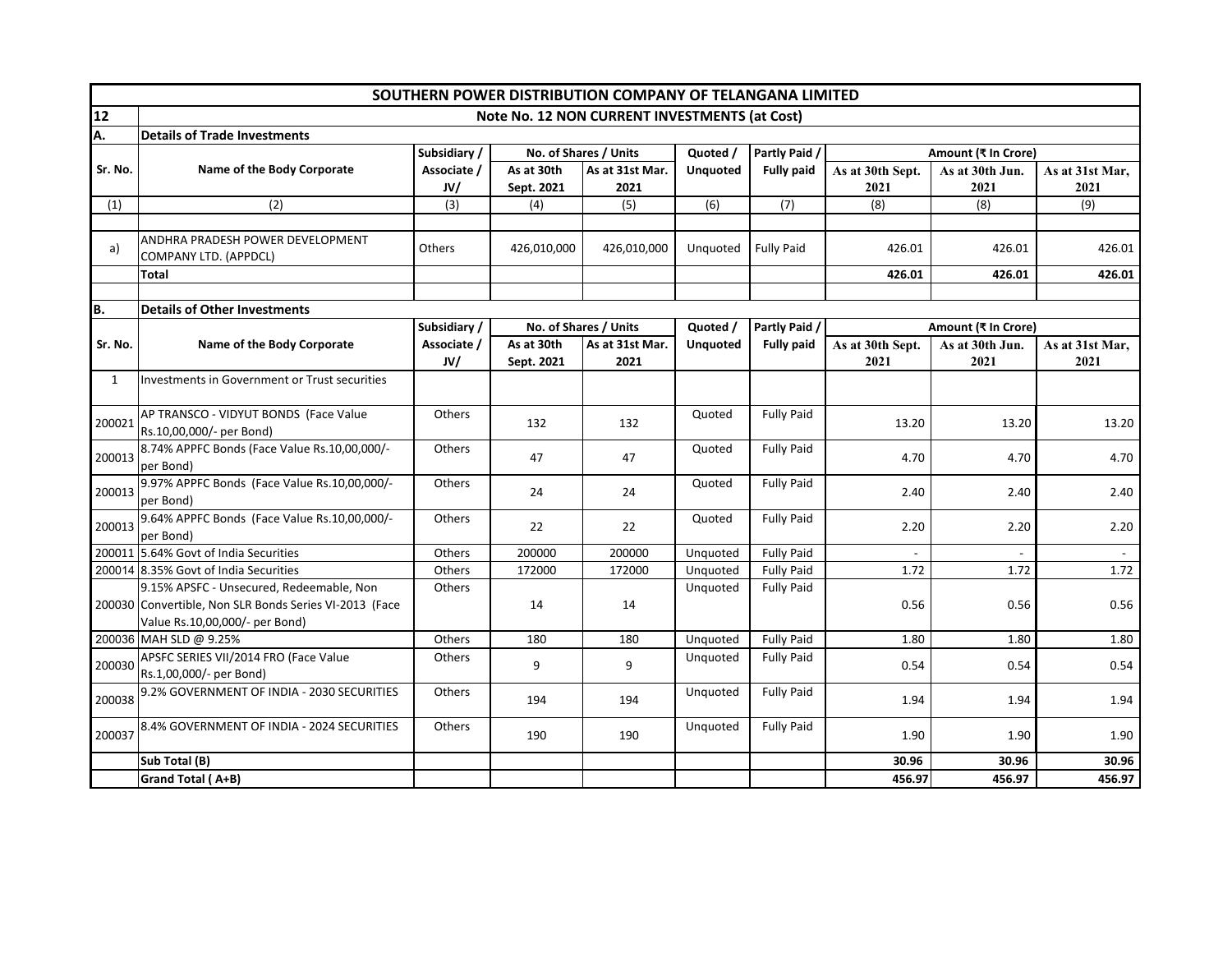| 13. Deferred Tax                   |                  |                  |                  |  |  |
|------------------------------------|------------------|------------------|------------------|--|--|
| <b>Particulars</b>                 | As at 30.09.2021 | As at 30.06.2021 | As at 31.03.2021 |  |  |
| 1. Deferred Tax Liabilities        | (769.10)         | (769.10)         | (769.10)         |  |  |
| 2. Deferred Tax Asset              | 2.780.68         | 2.780.68         | 2.780.68         |  |  |
| Net Deferred Tax Asset/Liabilities | 2,011.58         | 2,011.58         | 2.011.58         |  |  |

### **14 - LONG TERM LOANS & ADVANCES**

| <b>Particulars</b>                                  | As at 30.09.2021 | As at 30.06.2021 | As at 31.03.2021 |
|-----------------------------------------------------|------------------|------------------|------------------|
|                                                     | ₹ (in Crore)     | ₹ (in Crore)     | ₹ (in Crore)     |
| a. Secured, Considered good                         |                  |                  |                  |
| Loans & Advances to employees                       | 32.30            | 34.06            | 36.16            |
| b. Unsecured, Considered good                       |                  |                  |                  |
| Loans & Advances to employees                       | 2.55             | 2.70             | 3.00             |
| Deposits with Courts, Telecom and Local Authorities | 95.70            | 95.68            | 94.66            |
| Capital Advances                                    | 40.75            | 44.37            | 42.42            |
| Total                                               | 171.30           | 176.81           | 176.24           |

# **15 - OTHER NON CURRENT ASSETS**

| <b>Particulars</b>                   | As at 30.09.2021 | As at 30.06.2021 | As at 31.03.2021 |
|--------------------------------------|------------------|------------------|------------------|
|                                      | ₹ (in Crore)     | ₹ (in Crore)     | ₹ (in Crore)     |
| (a) Secured, considered good         |                  |                  |                  |
| Long Term Receivables from Employees | 5.74             | 5.78             | 5.95             |
| (b) Unsecured, considered good       |                  |                  |                  |
| Receivable from ITI, Chennai         | 0.49             | 0.49             | 0.49             |
| Total                                | 6.23             | 6.27             | 6.44             |

# **16 - INVENTORIES**

| <b>Particulars</b>                                       | As at 30.09.2021 | As at 30.06.2021 | As at 31.03.2021 |
|----------------------------------------------------------|------------------|------------------|------------------|
|                                                          | ₹ (in Crore)     | ₹ (in Crore)     | ₹ (in Crore)     |
| Stores and Spares                                        | 235.59           | 227.48           | 169.31           |
| Less: Provision for Recovery/Write Off of Cost Materials | 3.82             | 3.82             | 3.82             |
| Total                                                    | 231.77           | 223.66           | 165.49           |

#### **17 - TRADE RECEIVABLES**

| <b>Particulars</b>                        | As at 30.09.2021 | As at 30.06.2021 | As at 31.03.2021 |
|-------------------------------------------|------------------|------------------|------------------|
|                                           | ₹ (in Crore)     | ₹ (in Crore)     | ₹ (in Crore)     |
| a. Sundry Debtors                         | 12.673.19        | 12.459.67        | 11.781.58        |
| b. Less: Provision for doubtful debts     | (765.94)         | (765.94)         | (765.94)         |
| c. Less: Provision for doubtful debts FSA | (26.02)          | (26.02)          | (26.02)          |
| Sub Total $(b+c)$                         | (791.96)         | (791.96)         | (791.96)         |
| Total                                     | 11.881.23        | 11.667.71        | 10.989.62        |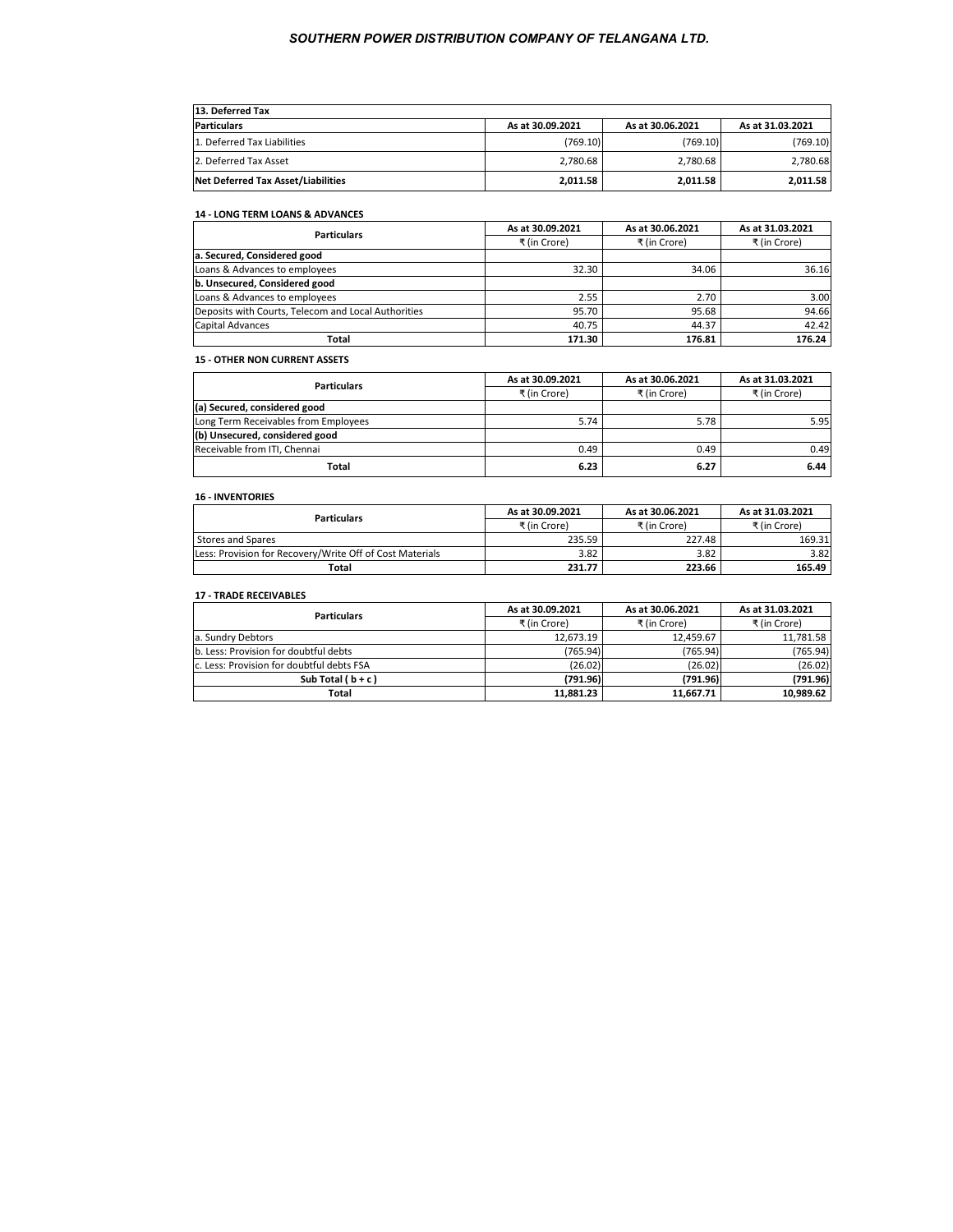# **18 - CASH & CASH EQUIVALENTS**

| <b>Particulars</b>                                      | As at 30.09.2021 | As at 30.06.2021 | As at 31.03.2021 |
|---------------------------------------------------------|------------------|------------------|------------------|
|                                                         | ₹ (in Crore)     | ₹ (in Crore)     | ₹ (in Crore)     |
| 1. Cash and Cash Equivalents                            |                  |                  |                  |
| a. Balances with banks                                  |                  |                  |                  |
| - In Current Accounts                                   | (441.69)         | 103.57           | 241.79           |
| - Remittance in Transit                                 | 11.23            | 10.06            | 21.43            |
| - In Deposits with Original Maturity less than 3 Months | 288.03           | 327.03           | 51.22            |
| b. Cash on hand                                         | 25.76            | 22.25            | 21.78            |
| Total                                                   | (116.67)         | 462.91           | 336.22           |

#### **19 - SHORT TERM LOANS & ADVANCES**

| <b>Particulars</b>                                      | As at 30.09.2021 | As at 30.06.2021 | As at 31.03.2021 |
|---------------------------------------------------------|------------------|------------------|------------------|
| a. Secured, considered good                             |                  |                  |                  |
| Recoverable from employees (Cell phone)                 | 0.07             | 0.06             | 0.06             |
| b. Unsecured, considered good                           |                  |                  |                  |
| Loans & Advances to employees                           | 7.04             | 6.58             | 4.86             |
| Income Tax Refunds                                      | 3.97             | 3.65             | 3.65             |
| Advance to O&M Suppliers                                | 2.19             | 2.19             | 2.19             |
| <b>Government Receivables</b>                           | 5,373.48         | 5,381.53         | 5,377.20         |
| Provision for Government Receivables - Additional Power | (3,877.87)       | (3,877.87)       | (3,877.87)       |
| Other Loans & Advances                                  | 0.42             | 0.42             | 0.42             |
| Total                                                   | 1,509.30         | 1,516.56         | 1,510.51         |

#### **20 - OTHER CURRENT ASSETS**

| <b>Particulars</b>                                        | As at 30.09.2021 | As at 30.06.2021 | As at 31.03.2021 |
|-----------------------------------------------------------|------------------|------------------|------------------|
|                                                           | ₹ (in Crore)     | ₹ (in Crore)     | ₹ (in Crore)     |
| Fixed asset retired from active use and held for disposal | 0.07             | 0.07             | 0.07             |
| Interest Accrued on Fixed Deposits                        | -                | $\blacksquare$   |                  |
| Interest Accrued on Investments                           | 5.62             | 5.62             | 5.62             |
| Unbilled Revenue - Trade Receivables                      | 2,339.66         | 2,339.66         | 2,339.66         |
| <b>FSA Revenue - Receivables</b>                          | 551.36           | 551.36           | 551.36           |
| <b>TSGENCO Master P &amp; G Trust</b>                     | (186.06)         | (67.32)          | 85.12            |
| Receivable on Demerger of Kurnool and Anantapur           | 2,096.57         | 2,096.57         | 2,096.57         |
| <b>TSSPDCL GPF Trust</b>                                  | (14.55)          | (7.14)           | 0.50             |
| <b>Other Receivables</b>                                  | 369.25           | 214.23           | 66.65            |
| Net Receivable on Merger - Gundala                        | 2.20             | 2.20             | 2.20             |
| Total                                                     | 5,164.12         | 5,135.25         | 5,147.75         |
|                                                           |                  |                  |                  |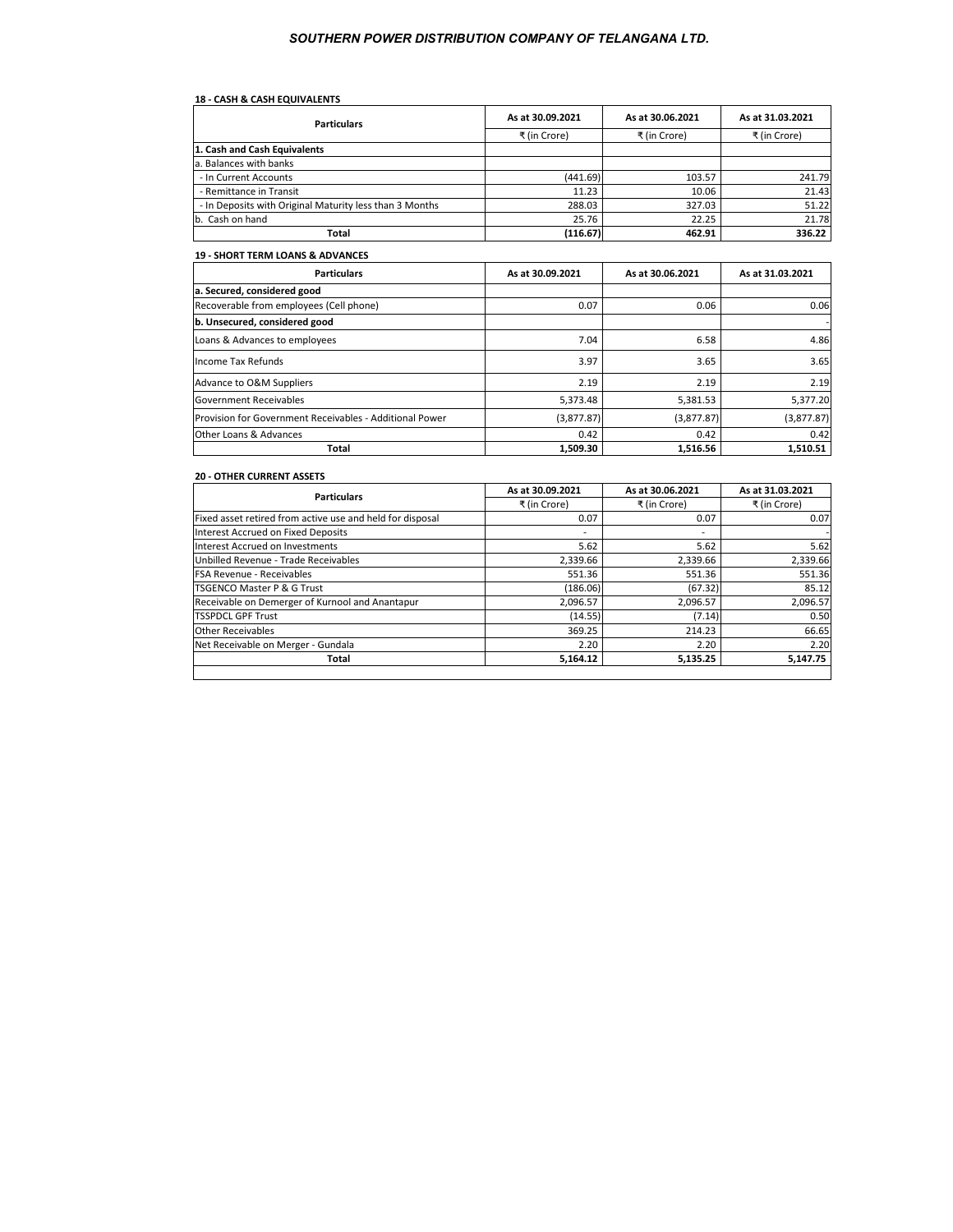#### **21 - REVENUE FROM OPERATIONS**

| <b>Particulars</b>                                        | For Q2 of 2021-22 | For Q1 of 2021-22 | For 2020-21 |
|-----------------------------------------------------------|-------------------|-------------------|-------------|
| (a)Sale of energy                                         |                   |                   |             |
| <b>LT Supply</b>                                          | 1,994.58          | 2,310.44          | 7,317.18    |
| <b>HT Supply</b>                                          | 3,190.12          | 3,180.91          | 11,723.16   |
| Interstate Sales                                          |                   |                   | 191.95      |
| Fuel Surcharge Adjustment                                 | 0.50              | 1.42              | 1.58        |
| <b>Tariff Subsidy</b>                                     | 349.35            | 349.35            | 1,397.50    |
| Revenue grant under UDAY Scheme                           |                   |                   |             |
| <b>Customer Charges</b>                                   | 121.42            | 124.38            | 456.27      |
| Theft of Power                                            | 8.10              | 6.67              | 22.52       |
| Delayed Payment Surcharge - Income                        | 357.68            | 321.67            | 1,251.78    |
| R & C Penalties                                           | 0.03              |                   | (0.16)      |
| (b) Other Operating Revenues                              |                   |                   |             |
| Amortization of Consumer Contribution, Subsidies & Grants |                   |                   | 375.45      |
| towards Property Plant and Equipment                      |                   |                   |             |
| Others - Wheeling, Unscheduled Interchange, Capacitor     | 17.61             | 21.77             | 1,491.93    |
| Surcharge etc                                             |                   |                   |             |
| Less: Electricity Duty                                    |                   |                   | (155.75)    |
| Total                                                     | 6,039.39          | 6,316.61          | 24,073      |

# **22 -OTHER INCOME**

| <b>Particulars</b>                               | For Q2 of 2021-22 | For Q1 of 2021-22 | For 2020-21  |
|--------------------------------------------------|-------------------|-------------------|--------------|
|                                                  | ₹ (in Crore)      | ₹ (in Crore)      | ₹ (in Crore) |
| Interest Income                                  |                   |                   |              |
| Bank                                             | 1.17              | 0.69              | 8.18         |
| Staff                                            | 0.27              | 0.21              | 0.59         |
| Others                                           | 1.49              | 1.24              | 5.66         |
| Rent from Company's Property Plant and Equipment | 0.12              | 0.07              | 0.44         |
| Sale of Scrap                                    | 1.38              | 1.30              | 4.45         |
| Penalties from Suppliers                         | 0.92              | 1.09              | 3.65         |
| Other Income                                     | 20.07             | 28.84             | 47.63        |
| Total                                            | 25.42             | 33.44             | 70.60        |

# **23 - POWER PURCHASE COST**

| <b>Particulars</b>                | For Q2 of 2021-22 | For Q1 of 2021-22 | For 2020-21  |
|-----------------------------------|-------------------|-------------------|--------------|
|                                   | ₹ (in Crore)      | ₹ (in Crore)      | ₹ (in Crore) |
| Purchase of Power - Fixed Cost    | 7.60              | 2.049.01          | 8.035.47     |
| Purchase of Power - Variable Cost | 6.270.77          | 3.390.63          | 13,662.47    |
| <b>Transmission Charges</b>       | 586.53            | 587.58            | 2.565.36     |
| Other Power Purchase Costs        | 24.00             | 14.33             | (560.24)     |
| Total                             | 6.888.90          | 6.041.55          | 23,703.06    |

# **24 - EMPLOYEE BENEFIT EXPENSE**

| <b>Particulars</b>                             | For Q1 of 2021-22<br>For Q2 of 2021-22<br>For 2020-21 |                |              |
|------------------------------------------------|-------------------------------------------------------|----------------|--------------|
|                                                | ₹ (in Crore)                                          | ₹ (in Crore)   | ₹ (in Crore) |
| Salaries and incentives                        | 356.12                                                | 345.12         | 1,347.98     |
| <b>Artisans Remuneration</b>                   | 84.40                                                 | 74.97          | 302.92       |
| Contributions to Employees Provident Fund 1952 | 19.42                                                 | 18.89          | 68.57        |
| Artisans EPF and ESI Contributions             | 5.42                                                  | 5.11           | 20.00        |
| <b>Pension Benefits</b>                        | 3.23                                                  | 3.23           | 542.69       |
| Director's Remuneration & Allowances           | 0.74                                                  | 0.77           | 2.61         |
| <b>Director's Sitting Fees</b>                 | $\overline{\phantom{0}}$                              | $\blacksquare$ | 0.01         |
| Staff welfare expenses                         | 7.73                                                  | 7.00           | 25.87        |
| Less: Employee Cost Capitalised                | (20.38)                                               | (14.78)        | (69.88)      |
| Total                                          | 456.68                                                | 440.31         | 2.240.77     |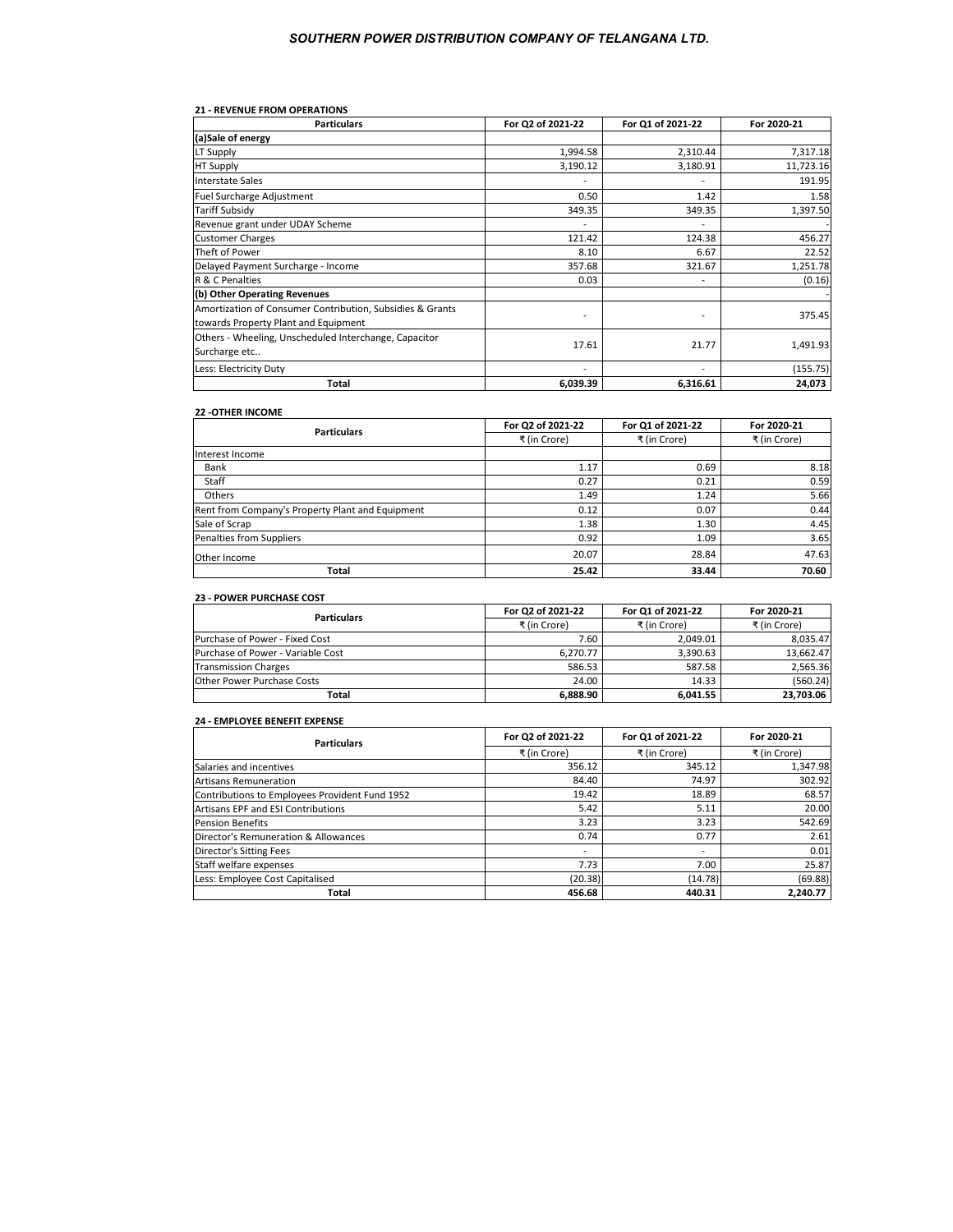| <b>Particulars</b>                             | For Q2 of 2021-22 | For Q1 of 2021-22 | For 2020-21  |
|------------------------------------------------|-------------------|-------------------|--------------|
|                                                | ₹ (in Crore)      | ₹ (in Crore)      | ₹ (in Crore) |
| Advertisement                                  | 0.23              | 0.06              | 0.46         |
| <b>Consultancy Charges</b>                     | 0.54              | 0.81              | 3.51         |
| <b>Contract Labour Charges</b>                 | 2.77              | 1.56              | 16.11        |
| <b>Electricity Charges</b>                     | 1.90              | 1.81              | 7.66         |
| Insurance                                      | 0.02              | $\Omega$          | 0.22         |
| <b>Inventories Handling Charges</b>            | 0.17              | 0.26              | 0.68         |
| <b>Legal Charges</b>                           | 0.29              | 0.46              | 1.77         |
| License fees - TSERC                           |                   | 5.93              | 5.93         |
| <b>Office Maintenance</b>                      | 0.27              | 0.13              | 1.66         |
| <b>Other Expenses</b>                          | 3.42              | (1.39)            | 10.50        |
| Postage & Telegrams                            | 0.04              | 0.03              | 0.13         |
| Printing & Stationery                          | 1.84              | 1.08              | 4.76         |
| <b>Professional Charges</b>                    | 8.70              | 3.93              | 28.64        |
| R&M - Others                                   | (0.63)            | 1.83              | 5.36         |
| Rates & taxes                                  | 1.54              | 1.72              | 3.63         |
| Rent                                           | 0.11              | 0.04              | 0.38         |
| Repairs to Buildings & Civil works             | 1.30              | 0.02              | 5.44         |
| Repairs to Plant and Machinery                 | 23.21             | 6.68              | 134.30       |
| Repairs to Vehicles                            | 8.49              | 0.91              | 2.26         |
| Telephone & Communication                      | 2.58              | 0.78              | 6.32         |
| <b>Training Exp</b>                            | 0.01              | 0.01              | 0.18         |
| <b>Travelling Expense</b>                      | 5.82              | 6.28              | 17.65        |
| Vehicle Hire charges                           | 1.22              | 0.50              | 39.57        |
| Vidyut Ombudsman Exp                           | 0.16              | 0.16              | 0.52         |
| Payments to the auditor                        |                   |                   | 0.16         |
| Office Maintenance Tea Snacks                  | 0.24              | 0.10              | 1.00         |
| Office Maintenance other expenses              | 0.38              | 0.20              | 1.88         |
| Office Maintenance Cleaning expenses           | 0.01              |                   | 0.08         |
| Less: Administration & General Exp Capitalised | (3.59)            | (2.60)            | (12.27)      |
| Total                                          | 61.04             | 31.30             | 288.49       |

# **25 - OPERATION & OTHER EXPENSES**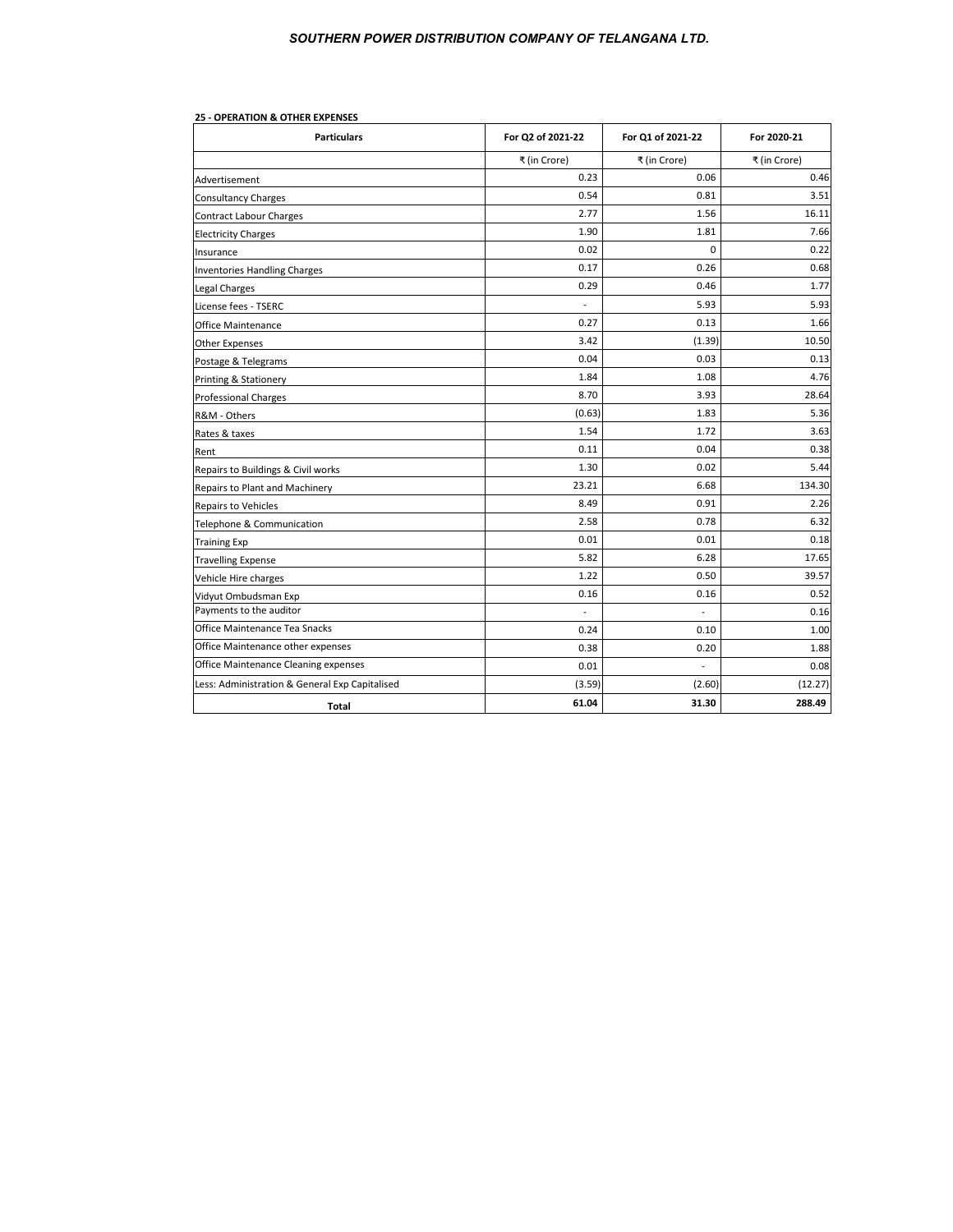| <b>26 - FINANCE COSTS</b>  |                          |                          |                          |
|----------------------------|--------------------------|--------------------------|--------------------------|
| <b>Particulars</b>         | For Q2 of 2021-22        | For Q1 of 2021-22        | For 2020-21              |
|                            | ₹ (in Crore)             | ₹ (in Crore)             | ₹ (in Crore)             |
| Interest expense           |                          |                          |                          |
| -Long Term Loans           | 119.39                   | 116.01                   | 461.06                   |
| -Short Term Loans          | 323.52                   | 296.75                   | 1,065.57                 |
| -Consumption Deposits      | 0.07                     | 141.33                   | 148.06                   |
| -Others                    |                          |                          | $\overline{\phantom{a}}$ |
| On FRP Bonds               | 0                        | $\overline{\phantom{a}}$ | 152.83                   |
| On Other Liabilities       | $\overline{\phantom{a}}$ | $\overline{\phantom{a}}$ | 0.41                     |
| <b>Bank Charges</b>        | 8.87                     | 16.01                    | 88.79                    |
| Less: Interest Capitalised | (3.33)                   | (2.63)                   | (11.27)                  |
| Total                      | 448.52                   | 567.47                   | 1,905.45                 |

#### **27 - EXCEPTIONAL ITEMS**

| <b>Particulars</b>                        | For Q2 of 2021-22        | For Q1 of 2021-22        | For 2020-21  |
|-------------------------------------------|--------------------------|--------------------------|--------------|
|                                           | ₹ (in Crore)             | ₹ (in Crore)             | ₹ (in Crore) |
| Assets Scrapped                           | 0.16                     | 0.18                     | 0.52         |
| Provision for Bad Debts                   | $\overline{\phantom{a}}$ | $\blacksquare$           | 150.88       |
| Compensation Paid to Electrical Accidents | 2.79                     | 2.81                     | 11.53        |
| Others                                    | (0.67)                   | (0.41)                   | (2.40)       |
| <b>Price Variation</b>                    | 5.72                     | 1.26                     | 0.02         |
| <b>Prior Period Items</b>                 | $\overline{\phantom{a}}$ | $\overline{\phantom{a}}$ | (598.29)     |
| <b>Total</b>                              | 8.00                     | 3.84                     | (437.74)     |

**28 - CONTINGENT LIABILITIES (to the extent not provided in the books)**

| <b>Particulars</b>                                                                                    | For Q2 of 2021-22 | For Q1 of 2021-22 | For 2020-21  |
|-------------------------------------------------------------------------------------------------------|-------------------|-------------------|--------------|
|                                                                                                       | ₹ (in Crore)      | ₹ (in Crore)      | ₹ (in Crore) |
| (i) Contingent Liabilities                                                                            |                   |                   |              |
| (a) Entry Tax                                                                                         | 207.70            | 207.70            | 207.70       |
| (b) Sales tax Penalty against G Form (Cement purchases)                                               | 1.34              | 1.34              | 1.34         |
| (c) Liability under AP VAT Act 2005 (April 2005 to 2009-10)                                           | 86.92             | 86.92             | 86.92        |
| (d) Income Tax (TDS)                                                                                  | 93.25             | 93.25             | 93.25        |
| (e) Service Tax                                                                                       | 206.26            | 206.26            | 206.26       |
| (f) Employee Provident Fund                                                                           | 14.30             | 14.30             | 14.30        |
| Sub Total (i)                                                                                         | 609.77            | 609.77            | 609.77       |
| (ii) Commitments                                                                                      |                   |                   |              |
| (a) Estimated amount of contracts remaining to be executed on<br>capital account and not provided for | 304.21            | 304.21            | 304.21       |
| Sub Total (ii)                                                                                        | 304.21            | 304.21            | 304.21       |
| Grand Total (i+ii)                                                                                    | 913.98            | 913.98            | 913.98       |